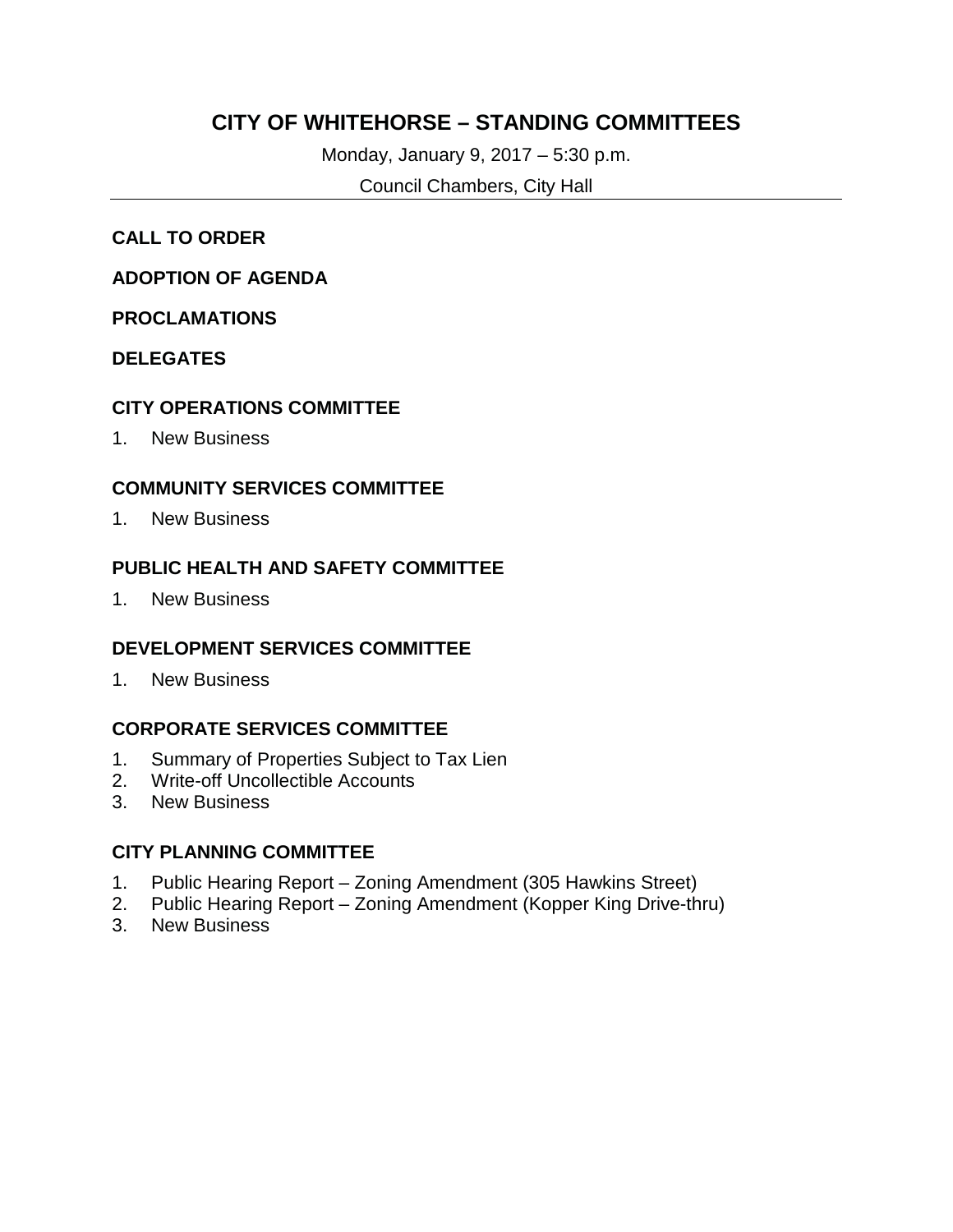## CITY OF WHITEHORSE CITY OPERATIONS COMMITTEE AGENDA

Date: Monday, January 9, 2017

Location: Council Chambers, City Hall

Chair: Samson Hartland Vice-Chair: Roslyn Woodcock



Pages

1. New Business

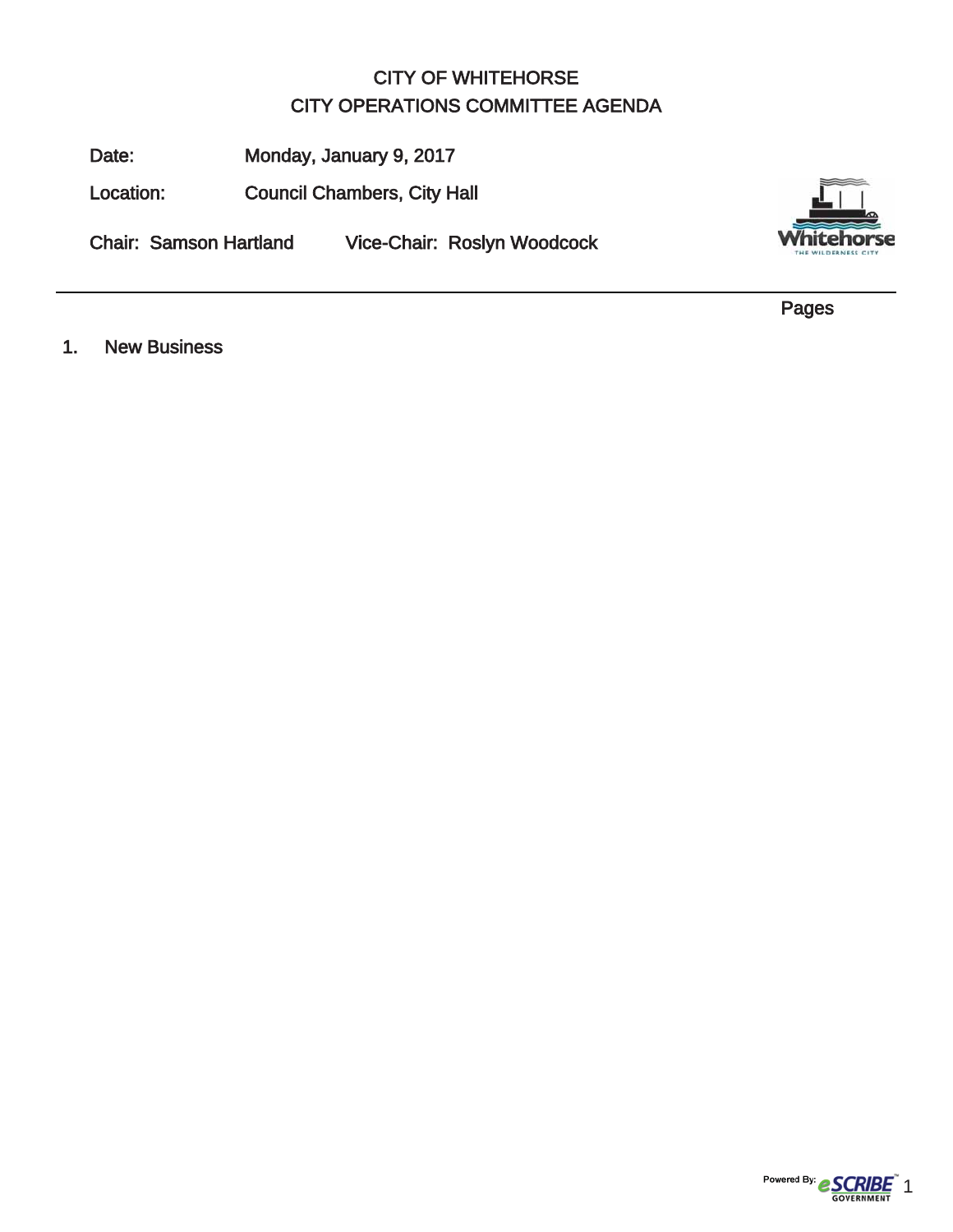## CITY OF WHITEHORSE COMMUNITY SERVICES COMMITTEE

Date: Monday, January 9, 2017

Location: Council Chambers, City Hall

Chair: Robert Fendrick Vice-Chair: Samson Hartland



Pages

1. New Business

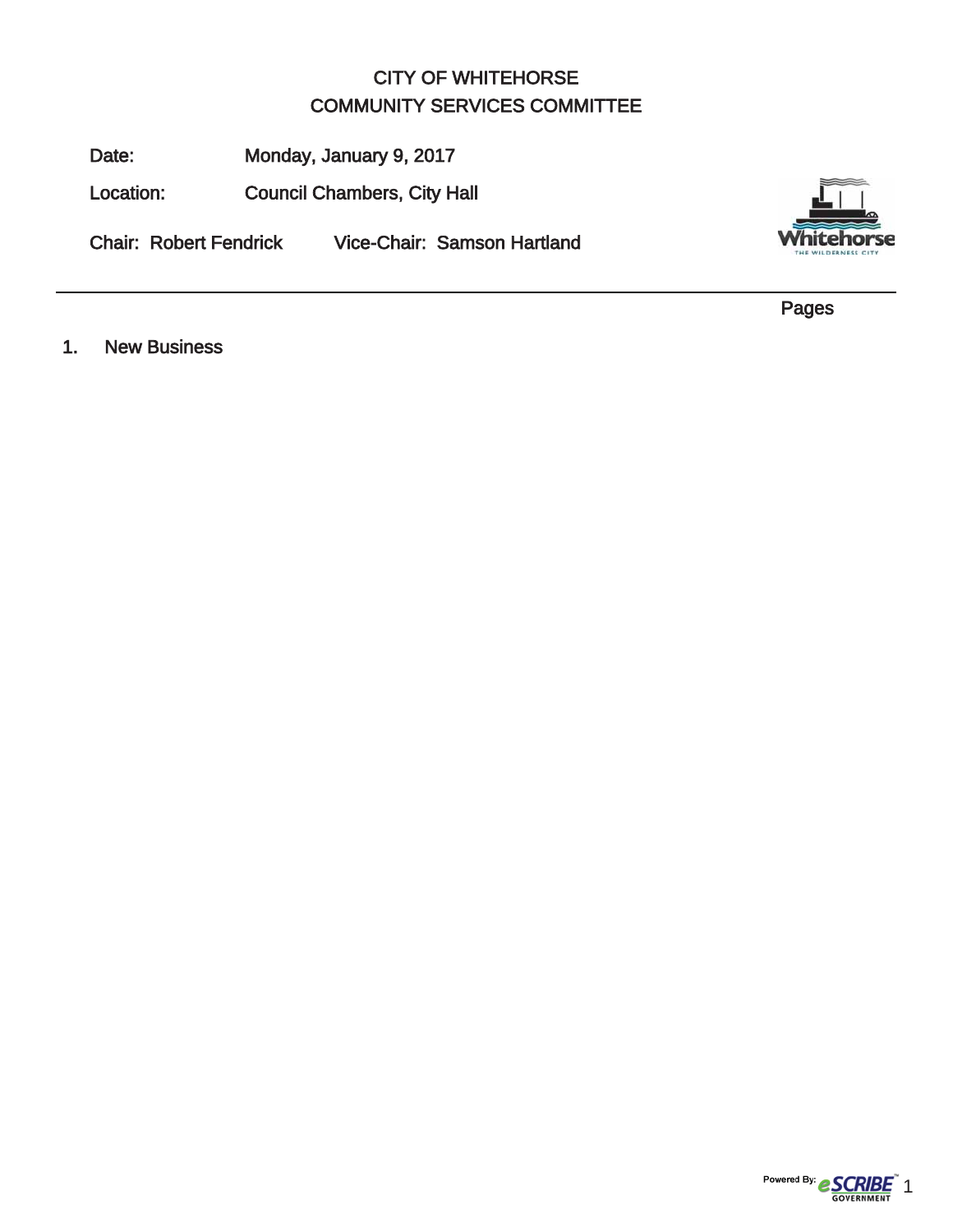## CITY OF WHITEHORSE PUBLIC HEALTH AND SAFETY COMMITTEE

Date: Monday, January 9, 2017

Location: Council Chambers, City Hall

Chair: Dan Boyd Vice-Chair: Jocelyn Curteanu



Pages

1. New Business

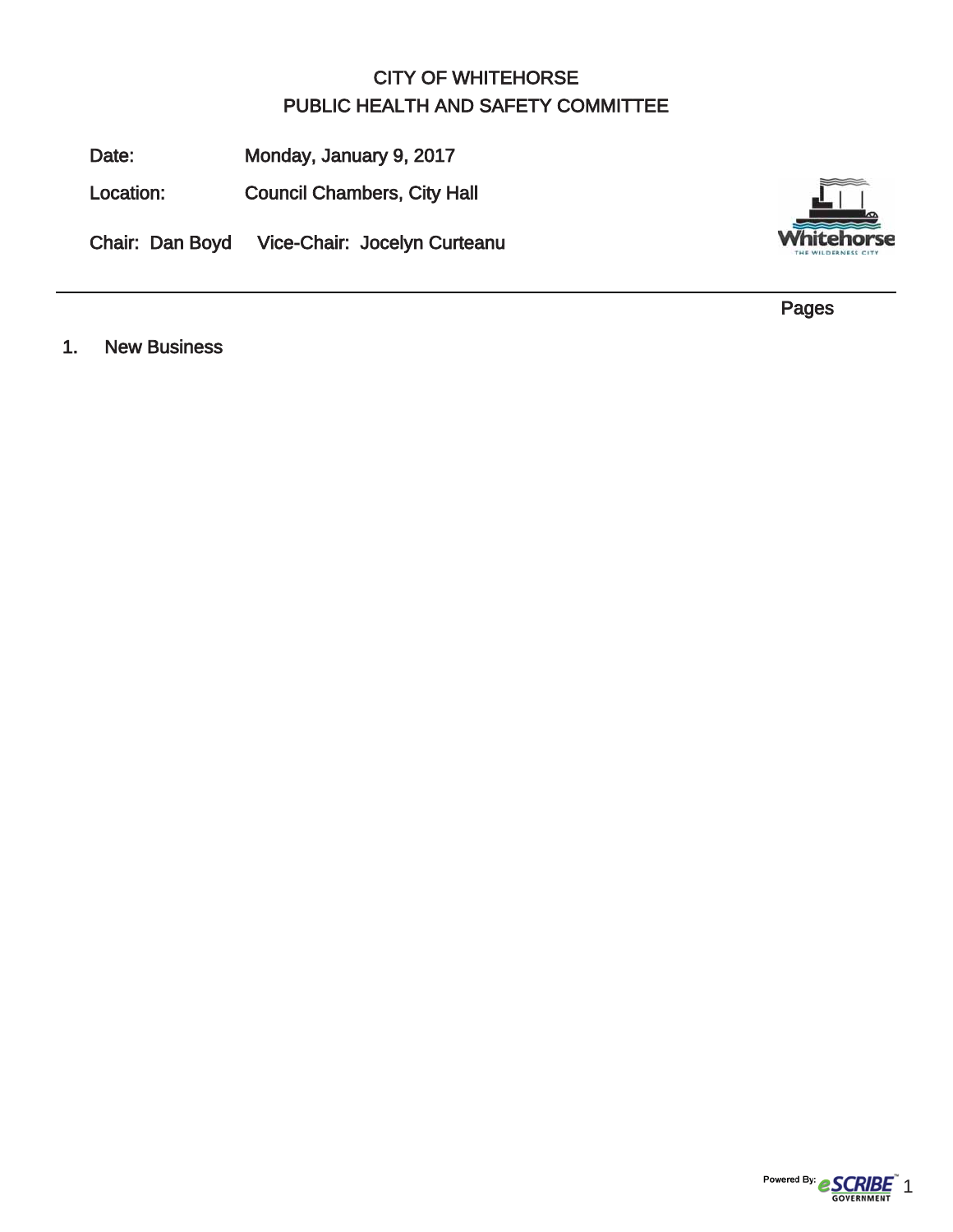## CITY OF WHITEHORSE DEVELOPMENT SERVICES COMMITTEE AGENDA

Date: Monday, January 9, 2017

Location: Council Chambers, City Hall

Chair: Jocelyn Curteanu Vice-Chair: Betty Irwin



Pages

1. New Business

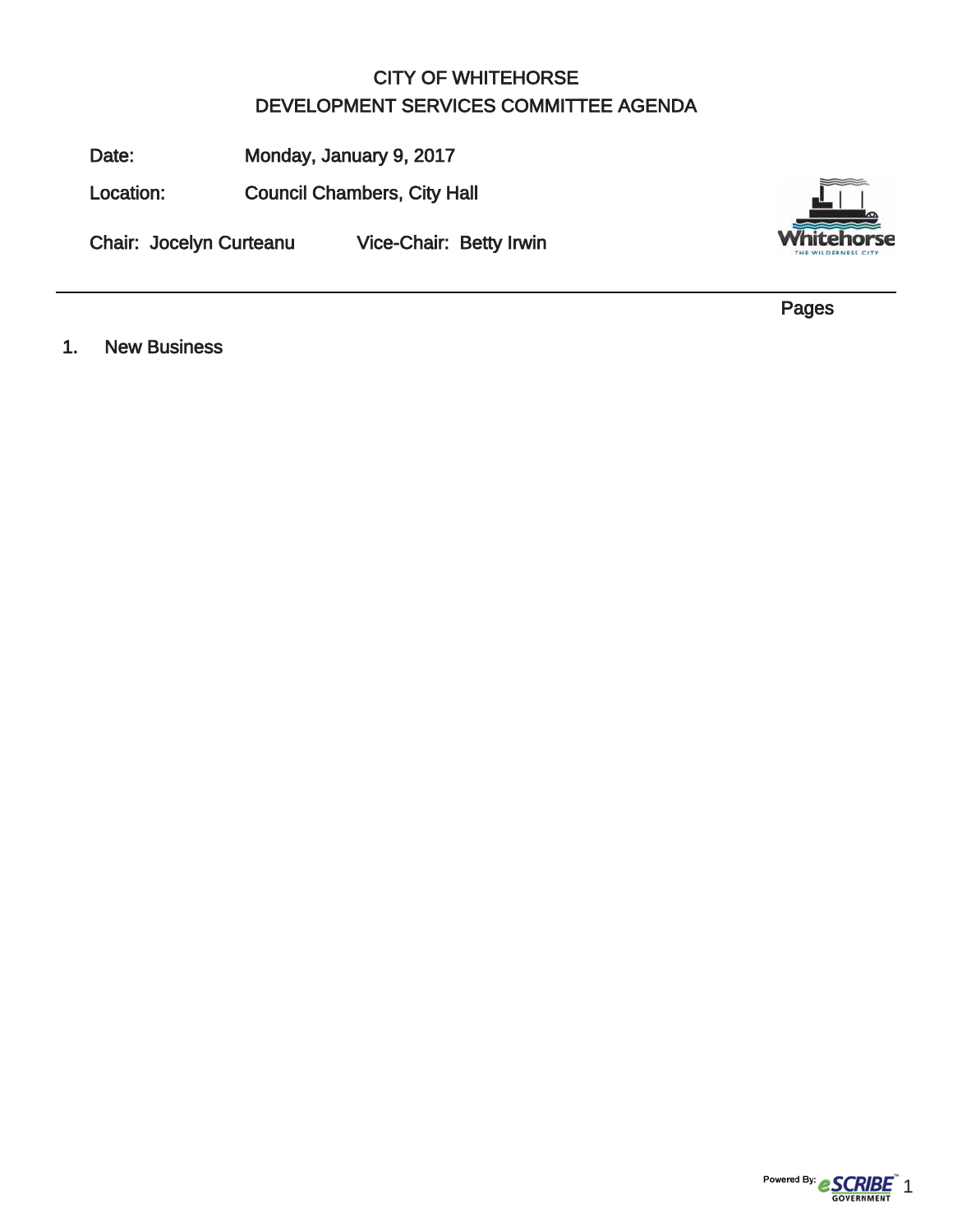## CITY OF WHITEHORSE CORPORATE SERVICES COMMITTEE AGENDA

Date: Monday, January 9, 2017

Location: Council Chambers, City Hall

Chair: Roslyn Woodcock Vice Chair: Dan Boyd



|    |                                              | Pages   |
|----|----------------------------------------------|---------|
|    | 1. Summary of Properties Subject to Tax Lien | $1 - 3$ |
| 2. | <b>Write-off Uncollectible Accounts</b>      | $4 - 6$ |

#### 3. New Business

# Chairperson shall ask if there is anyone present who wishes to speak to the Committee

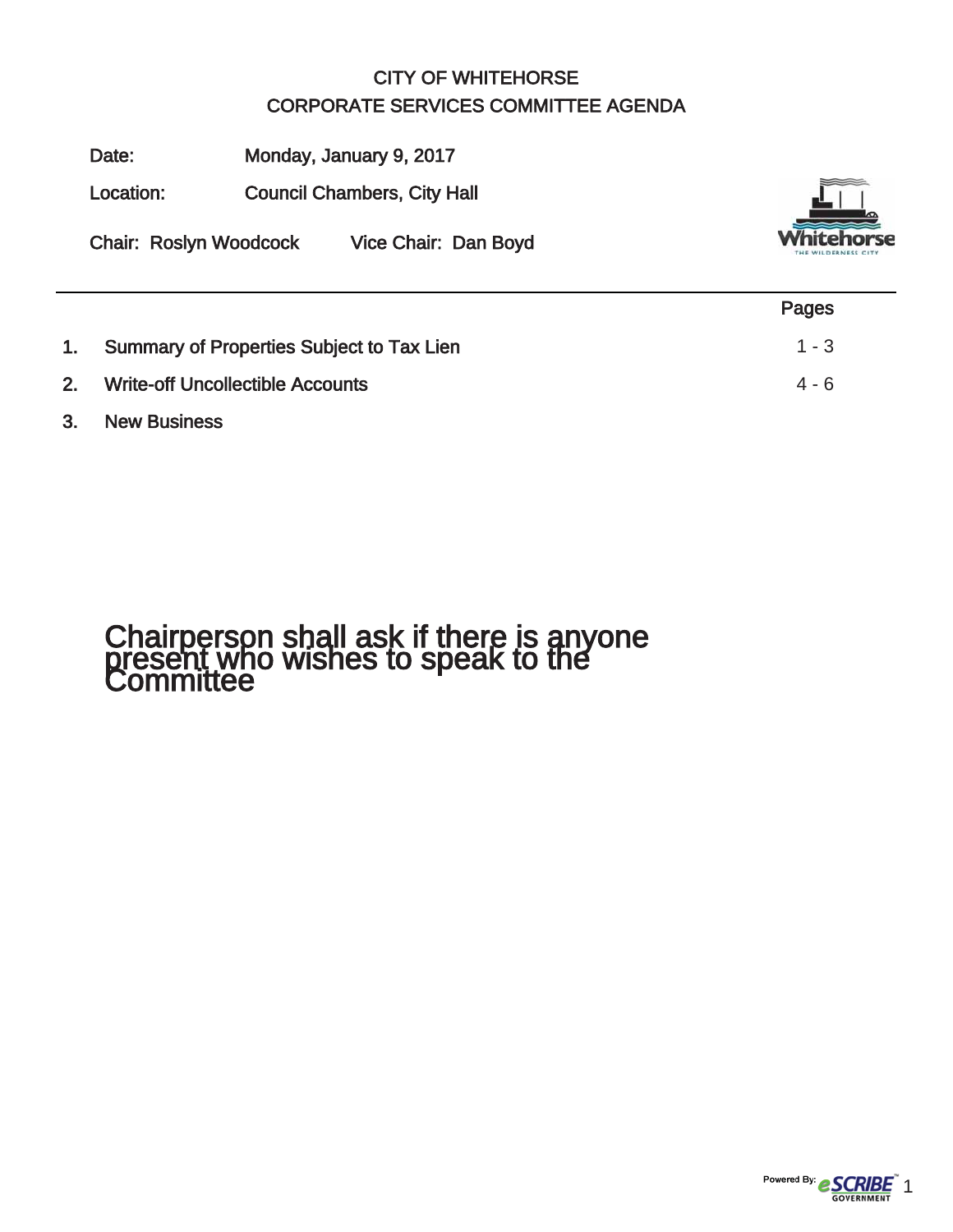## **ADMINISTRATIVE REPORT**

| <b>TO:</b> | <b>Corporate Services Committee</b>        |
|------------|--------------------------------------------|
|            | <b>FROM:</b> Administration                |
|            | $\overline{\text{DATE}}$ : January 9, 2017 |
| IRE:       | Summary of Properties Subject to Tax Lien  |

### **ISSUE**

Approval of the Tax Lien Summary List for the 2016 tax year

## **REFERENCE**

Section 83 of the *Assessment and Taxation Act*

#### **HISTORY**

Each year the City is required to prepare a list of properties that have taxes outstanding from the previous year. This list addresses tax arrears on titled properties only. Arrears on mobile homes, which are not titled properties, are managed through a separate distress process as outlined in the *Act*.

This list requires the approval of Council before being published in a newspaper having general circulation in the municipality. It is anticipated that the list will be published on February 17, 2017.

The list will be updated until the date of publication to avoid listing citizens who pay their outstanding tax bill before the list is published.

#### **ANALYSIS**

Each property is levied an administration fee and will be subject to further collection procedures if the account is not paid within 60 days. Those steps include initial application for title to the property after 12 months and final application for title to the Mediation Board after a further six months. If the taxes remain outstanding, the title to the property is transferred to the City and, assuming the City has no use for the property, it is disposed of at fair market value with any surplus returned to the previous owner.

At the time of preparation the 2016 list included 64 properties with a total outstanding tax, penalty and interest balance of \$155,506.98. In comparison, the 2015 list included 85 properties with a total of \$160,420.78 outstanding.

#### **ADMINISTRATIVE RECOMMENDATION**

THAT Council approve the 2016 Tax Lien Summary List.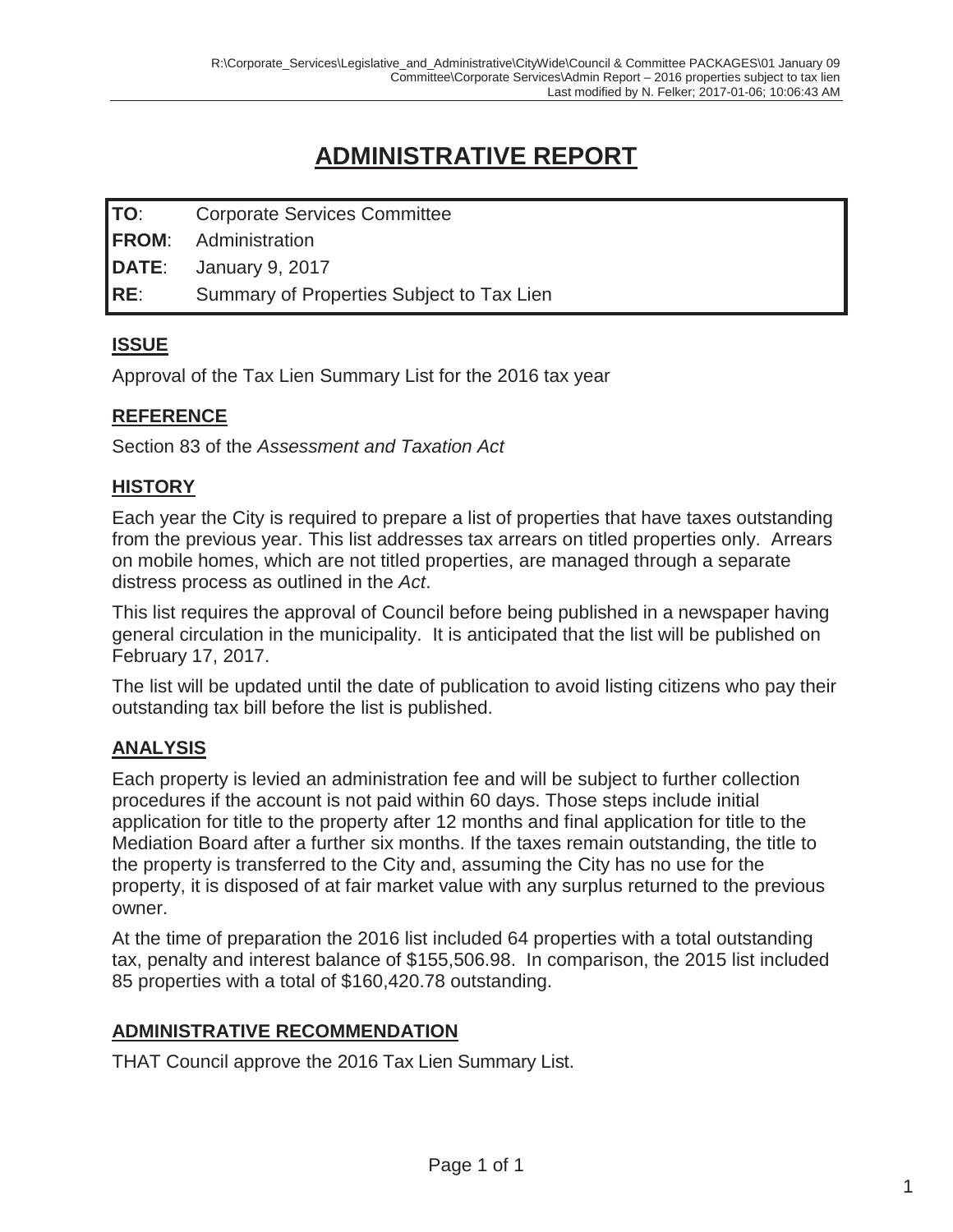Schedule II<br>Yukon Territory And Taxation Act<br>Section 83 (1)<br>Form TL1 Yukon Territory And Taxation Act Section 83 (1) Schedule II Form TL1

Tax Lien Summary<br>City of Whitehorse Tax Lien Summary City of Whitehorse

Arrears of Property Tax  $2016$  Arrears of Property Tax

| Roll $#$   | Title Holder                                          |                       | Certificate of Title | LOT                | Legal Description<br><b>BLK</b> | <b>PLAN</b> | Tax       | Penalty  | Interest | Balance   |
|------------|-------------------------------------------------------|-----------------------|----------------------|--------------------|---------------------------------|-------------|-----------|----------|----------|-----------|
| 3010202025 | ALBISSER, BERT                                        | Location<br>N         | CC202-075            | UNIT <sub>25</sub> |                                 | CC202       | 2,402.38  | 240.24   | 14.40    | 2,657.02  |
| 3010701000 | HUGGARD, MAUREEN VERONICA                             | YT                    | 2004Y1035            | $\approx$          | 70                              | 20077       | 1,794.63  | 179.46   | 7.38     | 1,981.47  |
| 3011420400 | KEMSHEAD, PATRICIA M & JAMES A                        | N                     | 96Y1043              |                    | 142                             | 20077       | 1,727.03  | 172.70   | 7.14     | 1,906.87  |
| 3013210103 | 40782 YUKON INC                                       | ΣŢ                    | CC114-008            | <b>UNIT 103</b>    |                                 | CC114       | 16,483.13 | 1,648.31 | 67.98    | 18,199.42 |
| 3022030600 | HUGGARD, MAUREEN V & ERIC JAN                         | N                     | 2010Y0637            | 6                  | 203                             | 21312       | 1,875.55  | 187.56   | 7.74     | 2,070.85  |
| 3022360800 | FEKETE, GREGORY A & BEATON, MARY C<br>KASSNER, ASHEYA | 7                     | 2012Y1075            | $\infty$           | 236                             | 32574       |           | 221.33   | 2.85     | 224.18    |
| 3022812900 |                                                       | <b>ZL</b>             | 2008Y1325            | 29                 | 281                             | 48405       | 4,290.97  | 313.11   | 22.69    | 4,626.7   |
| 3040001400 | SENEZ, ALLAN LEO & KRISTA LYNNE                       | H                     | 2011Y0996            | $\vec{4}$          |                                 | 93-03       | 2,575.77  | 257.58   | 10.62    | 2,843.97  |
| 3040013705 | FERGUSON, DOUGLAS W                                   | ♬                     | CC95-170             | UNIT <sub>5</sub>  |                                 | CC95        | 450.00    | 144.76   | 2.22     | 596.98    |
| 3040013779 | PASQUALI, ELI                                         | H                     | CC95-239             | UNIT <sub>79</sub> |                                 | CC95        | 2,056.56  | 205.66   | 16.28    | 2,278.50  |
| 3050002200 | GAJE, DANIELLE M & DANNY C                            | A                     | 2013Y0690            | S                  |                                 | 94-26       | 1,208.68  | 120.87   | 4.99     | 1,334.54  |
| 3050009000 | WALLY, GORDON GERALD                                  | <b>ZL</b>             | 2013Y0435            | 90                 |                                 | 94-26       | 1,120.38  | 112.04   | 4.62     | 1,237.04  |
| 3050012200 | LA PLANTE, LLOYD W & SANDRA L                         | YT                    | 2002Y0974            | 122                |                                 | $92 - 114$  | 1,946.08  | 106.67   | 10.05    | 2,062.80  |
| 3060080120 | HADLEY, CLAYTON & GRIFFIS, ASHLEY                     | ZГ                    | 2007Y0516            | $1-2$              | ${}^{\circ}$                    | 2002-0202   | 2,016.81  | 201.68   | 8.19     | 2,226.68  |
| 3060103000 | STRAND, KRISTA LYNN & PAUL                            | H                     | 2015Y0275            | $\overline{30}$    | $\supseteq$                     | 53422       | 450.00    | 45.00    | 1.21     | 496.21    |
| 3060114100 | MCKENNA, SHANNON GAY                                  | A                     | 2010Y0964            | $\pm$              | 〓                               | 53422       | 354.65    |          |          | 354.65    |
| 3070005500 | CARLSON, BERNADETTE VERONICA                          | H                     | 2013Y1086            | 55                 |                                 | 30131       | 254.24    | 25.42    | 1.02     | 280.68    |
| 3070016200 | CARBERRY, TARA LYNN                                   | H                     | 2008Y0173            | 162                |                                 | 40222       | 1,933.81  | 193.38   | 7.98     | 2,135.17  |
| 3100010610 | MOUSTAKAS, MARIUS                                     | ΣŢ                    | 79Y22                | 106-1              |                                 | 46735       | 2,075.83  | 207.58   | 8.58     | 2,291.99  |
| 3100011600 | BOB, CLAUDIA DAWN                                     | H                     | 2004Y1329            | 116                |                                 | 25142       | 1,365.35  | 136.54   | 5.64     | 1,507.53  |
| 3100012800 | JIM, MARY JANE & CANT, TIMOTHY JAMES                  | H                     | 95Y154               | 128A               |                                 | 43454       | 3,162.69  | 182.74   | 16.14    | 3,361.57  |
| 3100026420 | JOHNSON, CHRISTINA                                    | H                     | 2014Y0806            | $264 - 2$          |                                 | 88-142      | 3,895.63  | 272.40   | 11.54    | 4,179.5   |
| 3100036500 | FARROW, KIMBERLEY L & QUAILE, JEREMIAH                | N                     | 2003Y0742            | 365                |                                 | 29875       | 450.00    | 45.00    | 1.24     | 496.24    |
| 3100069000 | GREFF, DANIEL                                         | YT                    | 2014Y0137            | 690                |                                 | 32022       | 1,948.63  | 184.67   | 7.98     | 2,141.28  |
| 3100085700 | RIVEST, RICHARD PAUL                                  | ΣŢ                    | 2011Y1299            | 857                |                                 | 41316       | 2,061.14  | 120.63   | 10.47    | 2,192.24  |
| 3100087300 | JOE, TAMMY RUTH                                       | ΣŢ                    | 2002Y0774            | 873                |                                 | 41316       | 1,818.32  | 96.35    | 10.65    | 1,925.32  |
| 3100093400 | CARRIEDO, GERTRUDES L & DANILO C                      | $\Gamma\Gamma$        | 2004Y0555            | 934                |                                 | 49036       | 3,511.36  | 235.15   | 17.16    | 3,763.67  |
| 3100126400 | QUALITY NORTH SERVICES LTD                            | Z                     | 92Y1633              | 1264               |                                 | 50529       | 1,750.32  | 325.03   | 9.04     | 2,084.39  |
| 3100142900 | CROMARTY, TAMMY E & WIDRIG, CHARLES C                 | H                     | 701 X 86             | 1429               |                                 | 57388       | 3,744.99  | 258.52   | 18.12    | 4,021.63  |
| 3100143700 | MCCARTHY, SCOTT EDWARD                                | YT                    | 2010Y0403            | 1437               |                                 | 57388       | 450.00    | 45.00    | 1.55     | 496.55    |
| 3100199016 | TURNER, ASHLEY                                        | H                     | CC199-026            | UNIT <sub>16</sub> |                                 | CC199       | 742.98    |          | 2.30     | 745.28    |
| 3112008820 | KENNEDY, KATHRYN N                                    | ΣL                    | $CC31-008$           | <b>UNIT B</b>      |                                 | CC31        |           | 130.74   | 1.40     | 132.14    |
| 3113001200 | DEMPSEY, CRAIG                                        | $\boldsymbol{\Sigma}$ | 2012Y0751            | $\overline{c}$     |                                 | 95-17       | 2,285.79  | 228.58   | 9.42     | 2,523.79  |
| 3114033300 | PRICE, AMANDA & KEITH                                 | H                     | 2011Y0495            | 333                |                                 | 2009-0135   | 367.95    | 36.80    | 1.25     | 406.00    |
| 3130000600 | KNAACK, STEPHEN                                       | <b>ZL</b>             | 2010Y0658            | $\circ$            |                                 | 95-32       | 3,657.24  | 249.74   | 17.76    | 3,924.74  |
| 3130013110 | ARNOLD, THEODORE FRANKLIN                             | N                     | $CC28-007$           | <b>UNIT A</b>      |                                 | CC8         | 2,095.65  | 223.48   | 10.89    | 2,330.02  |
| 3130021000 | BOHNET, SEVN G/MCNALLEY, STACEY                       | H                     | 2011Y0872            | 210                |                                 | 95-78       | 2,530.54  | 253.05   | 10.44    | 2,794.03  |
| 3130034500 | ALLAIN, SHANNA L/DUPUIS, KEVIN                        | <b>ZL</b>             | 2015Y0761            | 345                |                                 | 97-93       | 3,325.31  | 289.41   | 14.73    | 3,629.45  |
| 3130053600 | CAMILLERI, TRACY & JORDAN                             | YТ                    | 2013Y0929            | 536                |                                 | 2002-0275   | 5,087.33  | 422.78   | 22.95    | 5,533.06  |
| 3130053900 | MANINGAS, AILEEN M & MERLYN G                         | ΣŢ                    | 2016Y0515            | 539                |                                 | 2002-0275   | 2,963.34  |          | 9.25     | 2,972.59  |
| 3130088320 | WOOD, STEVEN M & TAMMY L                              | ΣŢ                    | CC117-004            | UNIT B             |                                 | CC117       | 3,853.77  | 253.68   | 15.68    | 4,123.13  |
| 3130091200 | BHULLAR, RAVNEET & ANITA                              | <b>ZL</b>             | 2008Y0274            | 912                |                                 | 2004-0087   | 450.00    | 45.00    | 0.93     | 495.93    |
| 3140003000 | MIRAL, JENNIFER Y & ENRIQUE J D P                     | YT                    | 2014Y0967            | $\approx$          |                                 | 2010-0115   | 717.55    | 246.31   | 11.98    | 975.84    |
| 3140011800 | MINOR, KERRY LANG                                     | <b>ZL</b>             | 2016Y0038            | 118                |                                 | 2010-0115   | 1,745.09  | 174.51   | 7.20     | 1,926.80  |
| 3150003600 | ROBERTS, JEFFRY ROY                                   | H                     | 2015Y0632            | 36                 |                                 | 2012-0142   | 2,779.14  | 277.91   | 11.46    | 3,068.5   |
| 3150017600 | PARENT, KYAH S/LEFLER, TIMOTHY C                      | H                     | 2015Y0710            | 176                |                                 | 2013-0068   | 2,169.63  | 216.96   | 8.94     | 2,395.53  |
| 3150018500 | NUGENT, SIMON C/STARKS-JACOB, ANNA CHRISTINE          | N                     | 2016Y0264            | 185                |                                 | 2013-0068   | 1,108.71  | 110.87   | 4.56     | 1,224.14  |
| 3160110800 | MEASE, GEORGE                                         | N                     | 2014Y0543            | ∞                  | $\equiv$                        | 22926       | 701.54    | 70.54    | 1.74     | 773.82    |
| 3160160300 | 11621 YUKON INC                                       | YT                    | 95Y367               | 3                  | $16 \,$                         | 42019       | 755.65    | 75.57    | 3.12     | 834.34    |
| 3300006500 | ANTOINE, FOSTER & TRINA JOAN                          | ΣŢ                    | CC69-267             | UNIT <sub>65</sub> |                                 | CC369       | 1,354.23  | 135.42   | 5.58     | 1,495.23  |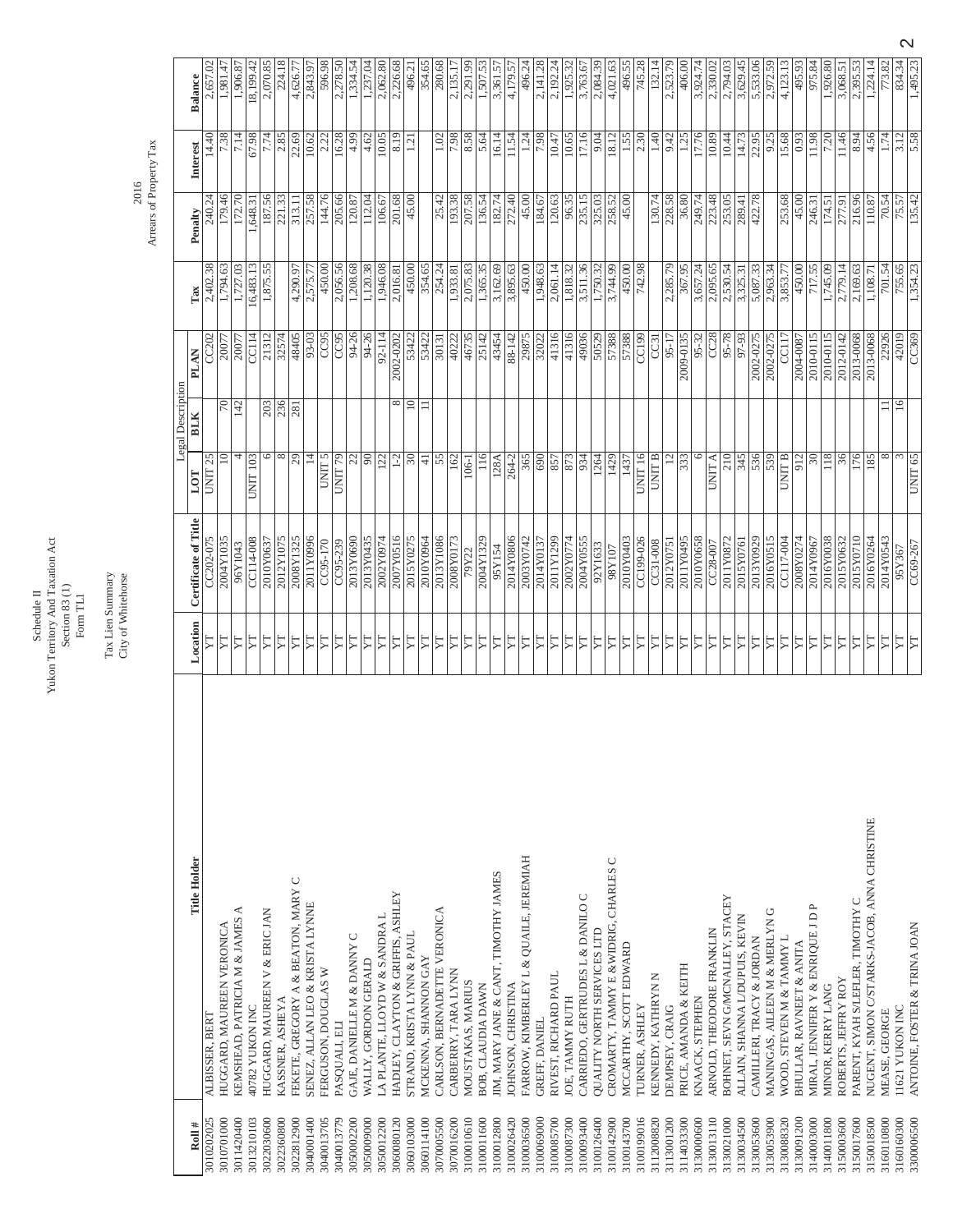| 300133013   | WURFBAUM, DORIS                           | <b>Z</b> | CC133-086 | UNIT <sub>13</sub> | <b>CC133</b> | 1,439.89   | 300.01    | 6.54         | 1.746.44   |
|-------------|-------------------------------------------|----------|-----------|--------------------|--------------|------------|-----------|--------------|------------|
| 3420005300  | GILBERTSON, JO ANNE                       | F        | 2000Y1156 | 53                 | 48280        | 1.114.73   | 161.47    | 6.35         | 1,282.55   |
| 3450002200  | HUGGARD, MAUREEN V & ERIC JAN             | Ë        | 2010Y0705 | 22 & 23-           | 42751        | 1.977.16   | 197.72    | 8.16         | 2,183.04   |
| 3460001200  | AQUA TECH SUPPLIES & SERVICES             | 异        | 87Y1523   | 12, 19             | 29877        | 3,443.39   | 344.34    | 14.22        | 3,801.95   |
| 3460183005  | 763834 ALBERTA LIMITED                    | H        | CC183-018 | C LINC             | CC183        | 1,822.28   | 182.23    | 7.50         | 2,012.01   |
| 3480001700  | WHITE, JOEL ROBERT                        | F        | 2013Y0105 |                    | 75557        | 3,257.42   | 325.74    | 13.44        | 3,596.60   |
| \$500006700 | AUSTIN, LORI LYNN                         | YT       | 2011Y0771 | 67                 | 93-134       | 1,944.44   | 344.44    | 11.40        | 2.300.28   |
| 3530004900  | GREY WOLF BUILDERS INC.                   | YT       | 2011Y1063 | $\frac{1}{4}$      | 2008-0092    | 2,669.30   | 266.93    | 11.04        | 2.947.27   |
| 8560001500  | <b>THOMAS, CLAYTON &amp; THOMS, FRANK</b> | YT       | 2012Y1161 | $\frac{5}{2}$      | 2008-0029    | 4.344.00   | 434.40    | 17.94        | 4,796.34   |
| 701110780   | MOODIE, SUSAN                             | <b>Z</b> | 2000Y0658 | 1078               | 92-35        | 1.017.76   | 101.78    | 4.20         | 1,123.74   |
| 701111670   | NORTHERN SUSTAINABLE DEVELOPMENT          | H        | 2013Y0527 | 1167               | 99-147       | 5,787.99   | 578.80    | 23.88        | 6,390.67   |
| 3701411630  | PIGEAU, KENDALL/BIENSCH, JASON A          | H        | 2015Y0662 | 1163               | $91 - 35$    | 3,121.34   | 312.13    | 12.90        | 3,446.37   |
| 701412690   | SCHABER, DALLAS                           | H        | 2001Y1186 | 1269               | 93-02        | 1,448.70   | 144.87    | 6.00         | 1,599.57   |
| 714100710   | AATELMA, HELI MARKETTA/WALLINGER, KEVIN N | H        | 2014Y0052 | 1007-10            | 94-51        | 2.913.69   | 291.37    | <b>12.00</b> | 3,217.06   |
|             |                                           |          |           |                    |              | 144,168.46 | 13,912.96 | 642.62       | 155.506.98 |
|             |                                           |          |           |                    |              |            |           |              |            |

31st day of December, 2016 31st day of December, 2016

Collector of Taxes Collector of Taxes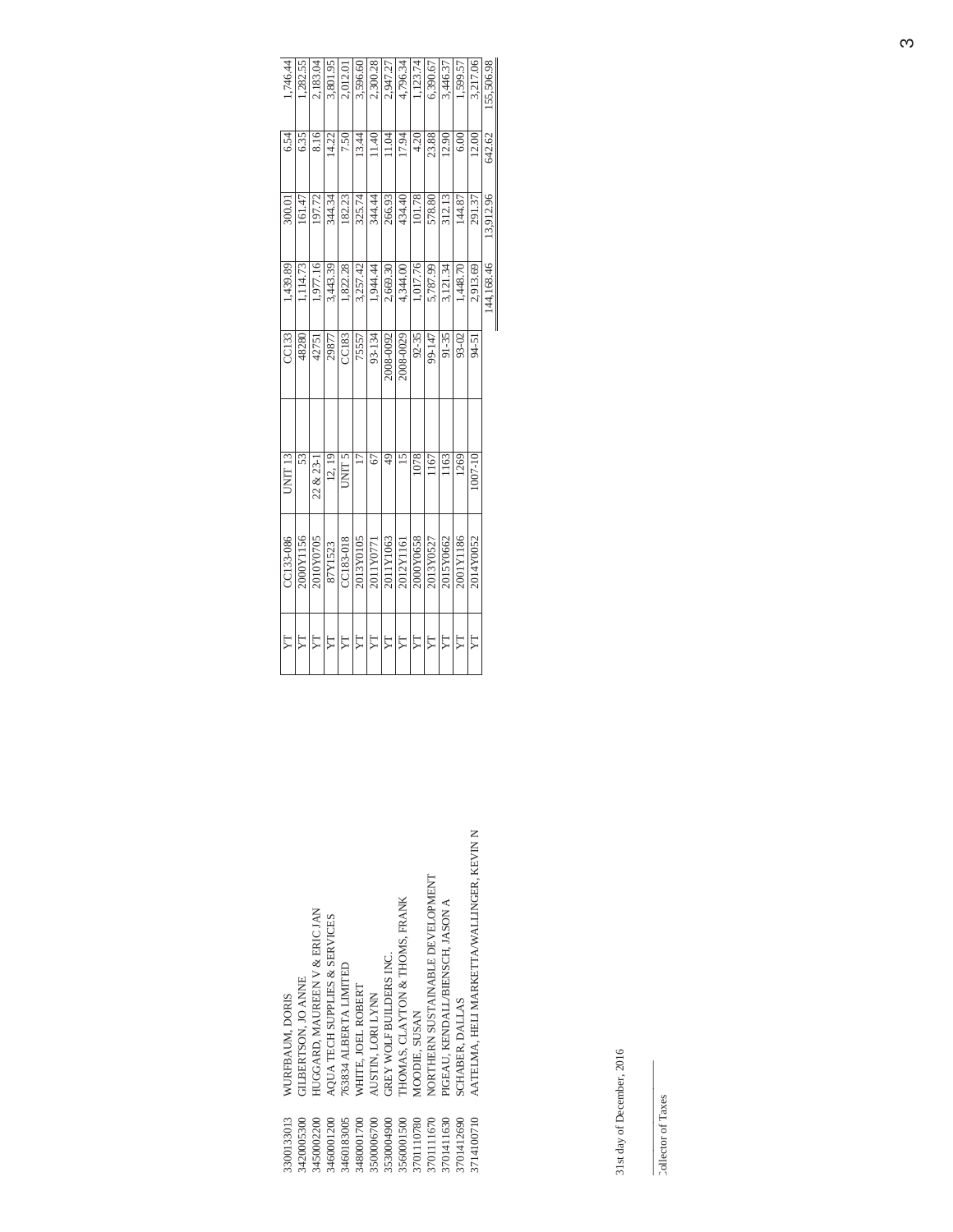## **ADMINISTRATIVE REPORT**

| <b>TO:</b> | <b>Corporate Services Committee</b> |  |
|------------|-------------------------------------|--|
|------------|-------------------------------------|--|

**FROM**: Administration

**DATE**: January 9, 2017

**RE**: Write-off Uncollectible Accounts

## **ISSUE**

The cancellation of uncollectible accounts receivable

### **REFERENCE**

Section 233 of the *Municipal Act*

### **HISTORY**

The City follows generally accepted accounting principles (GAAP). On occasion, fees and charges are levied and recorded that cannot subsequently be collected

### **ANALYSIS**

In all cases listed in the proposed bylaw, in-house collection procedures have been exhausted and it has been determined that there is little chance of recovery. GAAP requires that the unrealizable assets be written off against existing allowances to accurately record the reduced likelihood of collection. In order to do so Council must cancel the uncollectible amounts per Section 233(3) of the *Municipal Act,* through a bylaw process.

In certain circumstances, an account will remain with a collection agency/credit bureau for possible further action as identified in the Bylaw. There is a small possibility that some collection will occur subsequent to write off; if this were to occur the collection will be appropriately recognized in the City's financial records.

#### **ADMINISTRATIVE RECOMMENDATION**

THAT Council direct that Bylaw 2017-04, a bylaw to authorize the write-off of uncollectible accounts, be brought forward for due consideration under the bylaw process.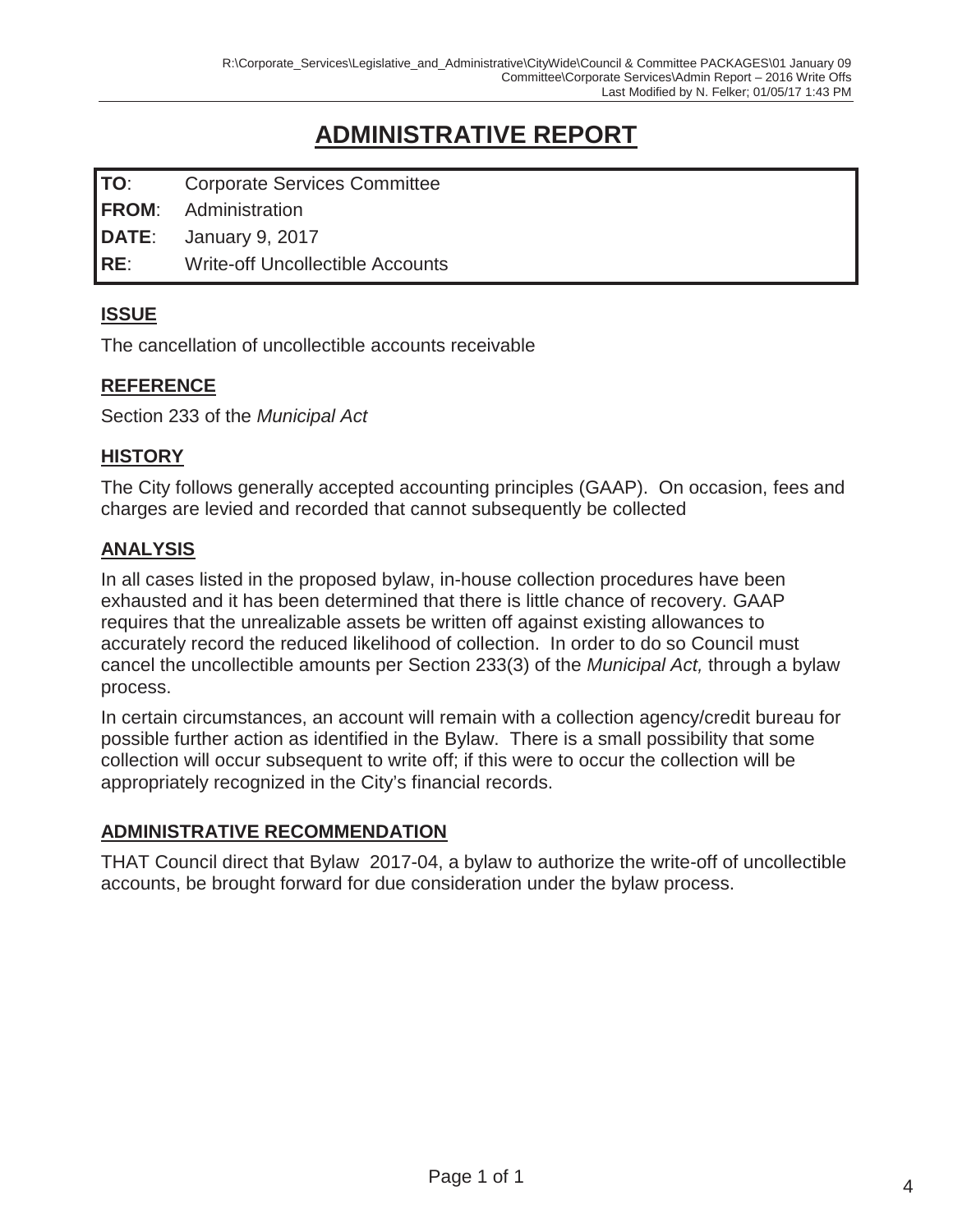## **CITY OF WHITEHORSE**

## **BYLAW 2017-04**

A bylaw to authorize the write off of un-collectible accounts

WHEREAS section 233 of the *Municipal Act* (R.S.Y. 2002) provides for the cancellation of tax arrears where such taxes are not secured against land in the municipality and arrears of fees, penalties, municipal charges or interest charges; and

WHEREAS section 60 of the *Assessment and Taxation Act* provides for the discharge of certain taxes; and

WHEREAS it has been determined that certain debts outstanding to the account of the City of Whitehorse are un-collectible;

NOW THEREFORE the council of the municipality of the City of Whitehorse, in open meeting assembled, hereby ENACTS AS FOLLOWS:

1. The debts hereinafter described are written off:

| Date               | <b>Description</b>               | <b>Amount</b> |
|--------------------|----------------------------------|---------------|
| October 31, 2012   | John D Austin                    | \$1,140.58    |
| May 31, 2012       | New Wave Hydro-Vaccing           | \$2,176.49    |
| May 31, 2013       | <b>Ashley Kirkpatrick</b>        | \$375.07      |
| March 31, 2013     | <b>Judy Lilley</b>               | \$302.93      |
| July 31, 2013      | <b>Lyrical Hounds</b>            | \$69.23       |
| July 31, 2013      | James Wery                       | \$2,539.25    |
| October 14, 2014   | Doug Giroux                      | \$361.86      |
| December 31, 2013  | <b>Snack &amp; Gifts</b>         | \$2,001.81    |
| July 31, 2014      | <b>You Got It Construction</b>   | \$467.71      |
| September 30, 2015 | Jim Thompson                     | \$100.80      |
| October 31, 2015   | <b>Windoor Recycler</b>          | \$339.50      |
|                    | <b>Total Accounts Receivable</b> | \$9,875.23    |

2. This bylaw shall come into full force and effect upon the final passing thereof.

#### **FIRST** and **SECOND READING**: **THIRD READING** and **ADOPTION**:

\_\_\_\_\_\_\_\_\_\_\_\_\_\_\_\_\_\_\_\_\_\_\_\_\_\_\_\_\_\_\_

Mayor

\_\_\_\_\_\_\_\_\_\_\_\_\_\_\_\_\_\_\_\_\_\_\_\_\_\_\_\_\_\_\_ City Clerk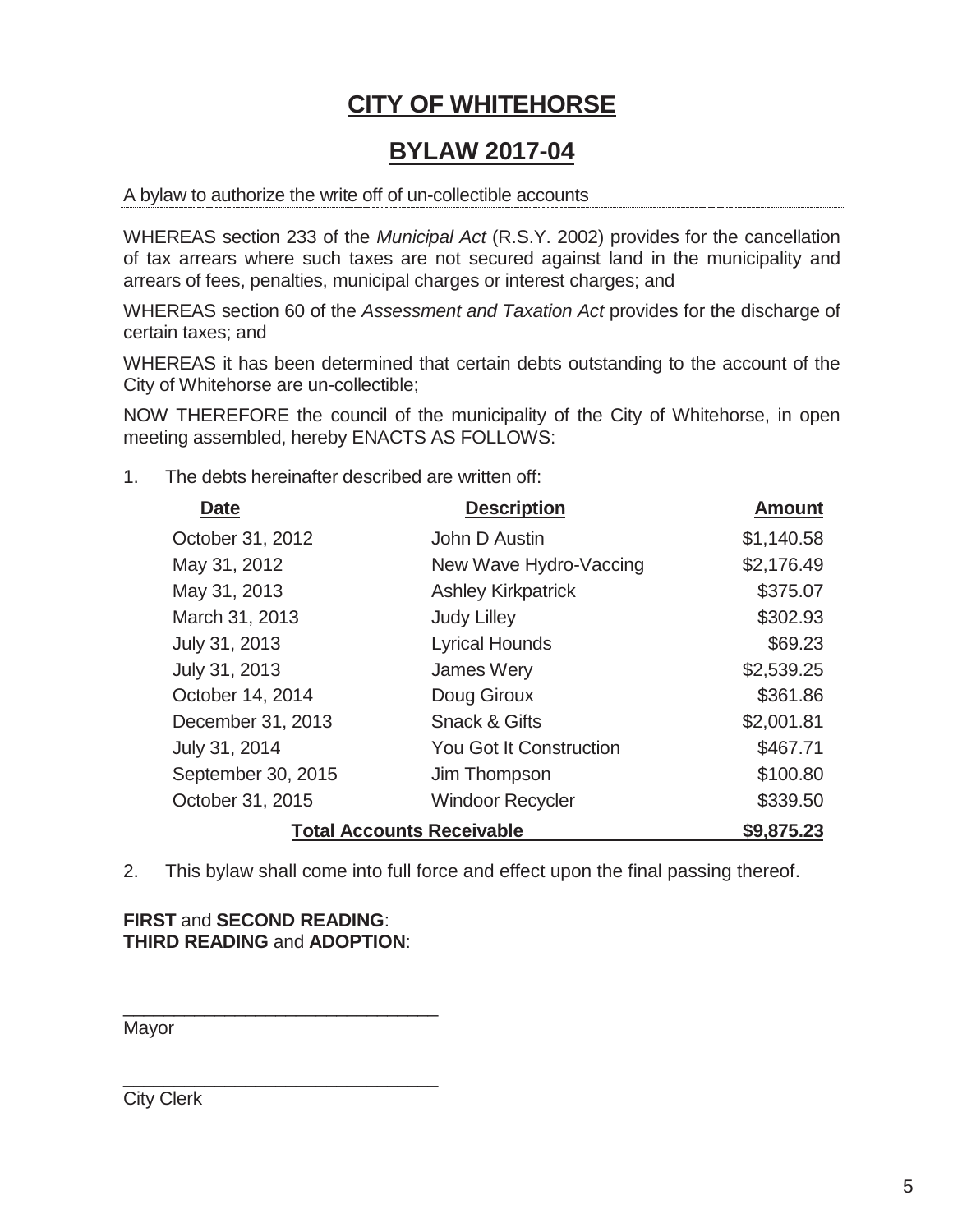## **Explanatory Notes**:

A bylaw is required to write off un-collectible accounts. The accounts outlined in this bylaw are deemed un-collectible for the following reasons:

| John D Austin                  | 2012 invoice to recover travel advance funds that<br>exceeded actual travel cost. Account in collection with<br>Metropolitan Credit Adjusters since 2013.                                                                                                            |
|--------------------------------|----------------------------------------------------------------------------------------------------------------------------------------------------------------------------------------------------------------------------------------------------------------------|
| New Wave Hydro-Vaccing         | 2012 Invoice for Water and Waste line flushing charges<br>that have not been paid. Account in collection with<br>Metropolitan Credit Adjusters since 2013.                                                                                                           |
| <b>Ashley Kirkpatrick</b>      | NSF Payment made at the Canada Games Centre.<br>Account in collection with Metropolitan Credit Adjusters<br>since 2013.                                                                                                                                              |
| <b>Judy Lilley</b>             | Invoice for false emergency call out at the Canada Games<br>Centre on December 31, 2012. Account in collection with<br>Metropolitan Credit Adjusters since 2013.                                                                                                     |
| <b>Lyrical Hounds</b>          | Invoice for facility rental at the Canada Games Centre in<br>July 2013. Account is currently frozen; amount is too small<br>to be filed in collection.                                                                                                               |
| James Wery                     | 2013 Property Taxes on two trailers removed from 833<br>Range Road. Location of trailers or owner is unknown.<br>Account has been in collection with Metropolitan Credit<br>Adjusters since 2013.                                                                    |
| Doug Giroux                    | 2013 Property Taxes owing on a trailer removed from<br>trailer park. Location of trailer or owner is unknown.<br>Account has been in collection with Metropolitan Credit<br>Adjusters since 2014.                                                                    |
| <b>Snack &amp; Gifts</b>       | 2013 Invoice for Property Taxes owing on property leased<br>from Yukon Government. The lease was terminated but the<br>taxes were never paid as required by the lease agreement.<br>Account has been in collection with Metropolitan Credit<br>Adjusters since 2014. |
| <b>You Got It Construction</b> | Tipping fees dating back to July 2014 never paid. Account<br>is frozen at the Whitehorse landfill and forwarded to<br>collection with Metropolitan Credit Adjusters in 2015.                                                                                         |
| Jim Thompson                   | 2015 Invoice for a water turn on/off as he was doing the<br>work on behalf of the owner. Account submitted to<br>collection with Metropolitan Credit Adjusters 2017.                                                                                                 |
| <b>Windoor Recycler</b>        | Tipping fees dating back to October 2015 never paid.<br>Account is frozen at the Whitehorse landfill and has been in<br>collection with Metropolitan Credit Adjusters since 2016.                                                                                    |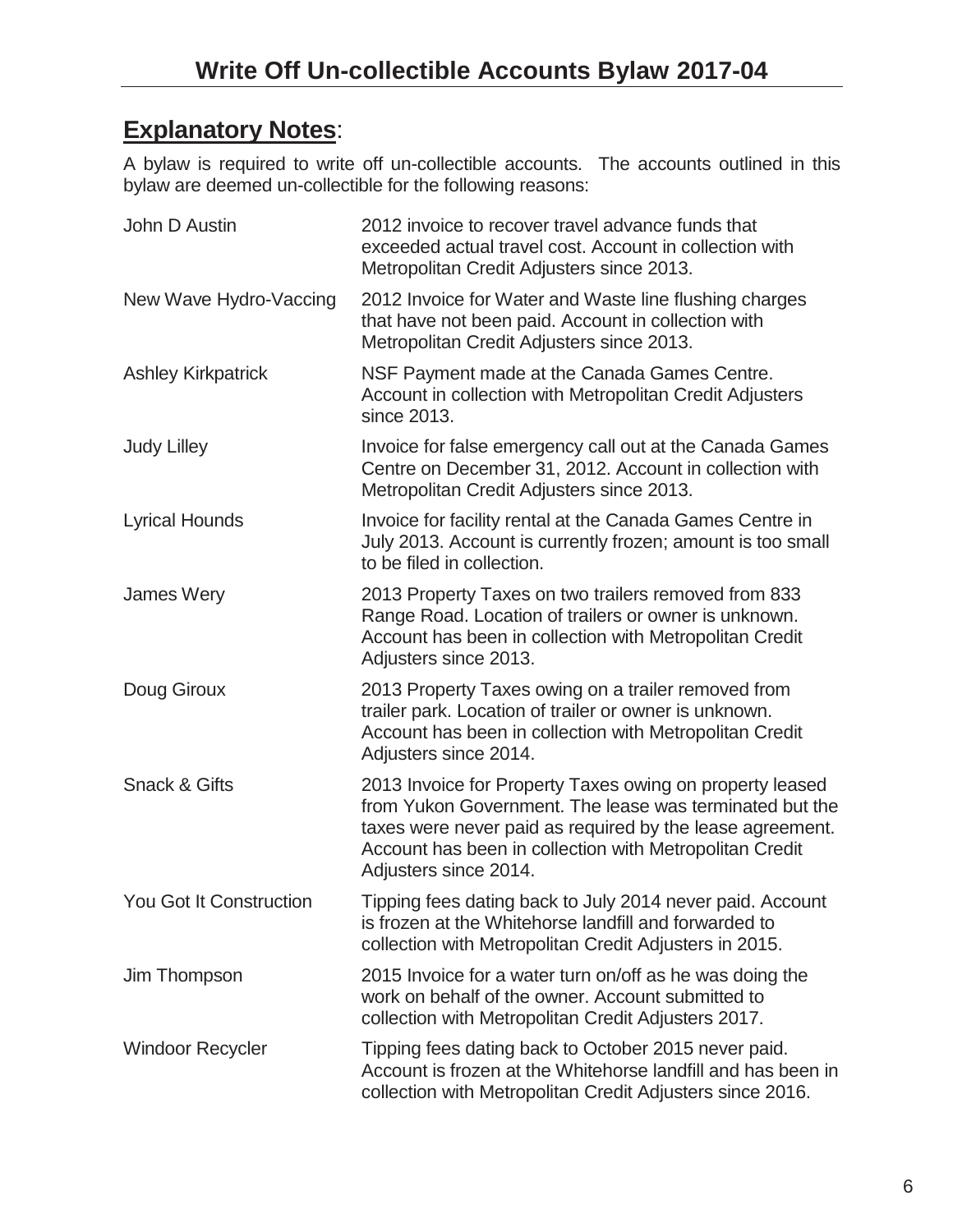## CITY OF WHITEHORSE CITY PLANNING COMMITTEE AGENDA

|    | Date:                     | Monday, January 9, 2017                                              |         |
|----|---------------------------|----------------------------------------------------------------------|---------|
|    | Location:                 | <b>Council Chambers, City Hall</b>                                   |         |
|    | <b>Chair: Betty Irwin</b> | <b>Vice-Chair: Robert Fendrick</b>                                   |         |
|    |                           |                                                                      | Pages   |
| 1. |                           | <b>Public Hearing Report - Zoning Amendment (305 Hawkins Street)</b> | $1 - 7$ |
| 2. |                           | Public Hearing Report - Zoning Amendment (Kopper King Drive-thru)    | $8 - 9$ |

3. New Business

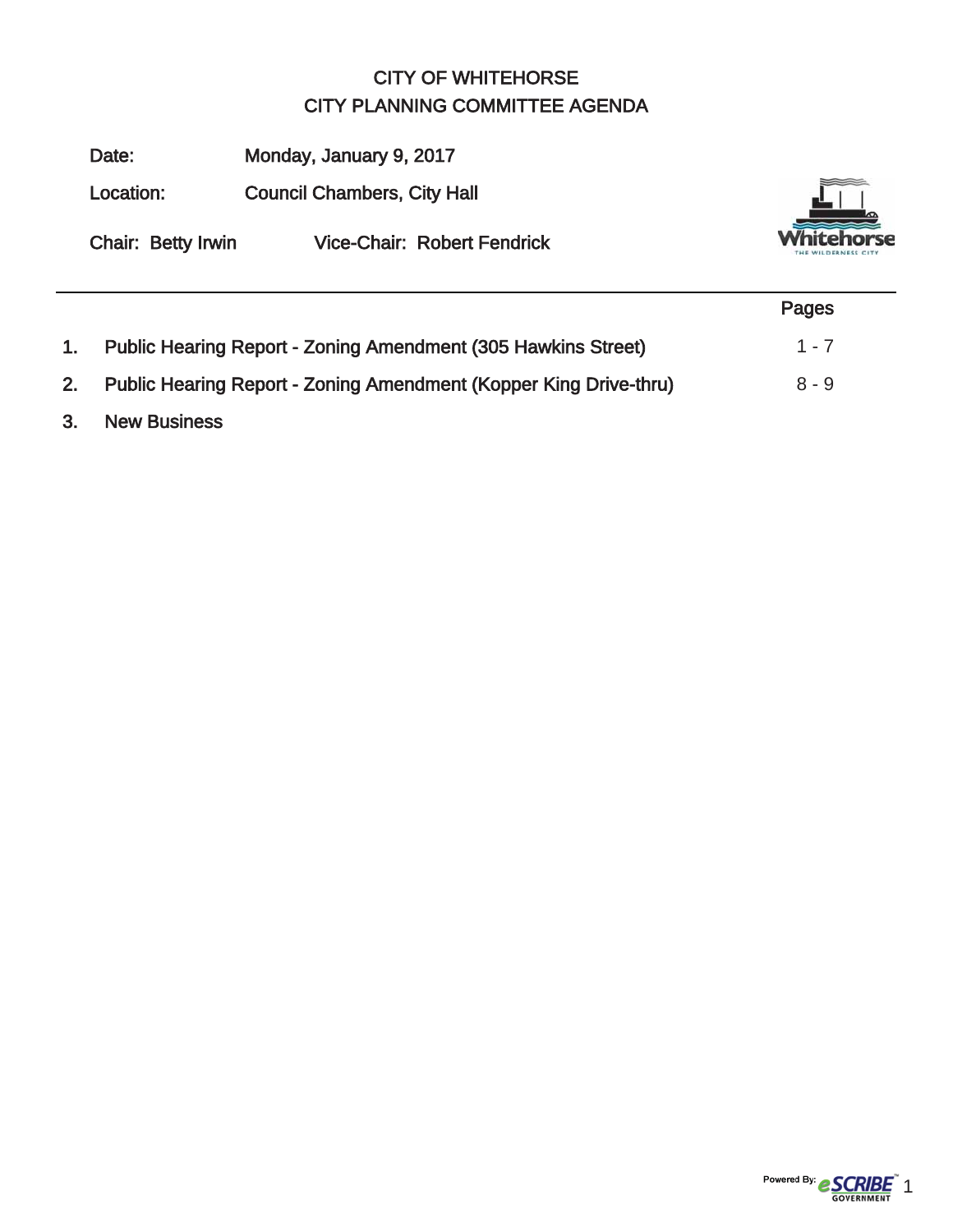File #: Z-13-2016

## **ADMINISTRATIVE REPORT**

**TO**: Planning Committee

**FROM**: Administration

**DATE**: January 9, 2017

**RE**: Public Hearing Report – Zoning Bylaw Amendment – 305 Hawkins Street

## **ISSUE**

A report on the public hearing for the proposed zoning amendment at 305 Hawkins Street

## **REFERENCE**

- *Municipal Act* (2002)
- 2010 Official Community Plan
- Zoning Bylaw 2012-20
- 2011 Downtown Parking Plan
- 2011 Downtown South Master Plan
- Bylaw 2016-45
- Appendix A
- Waste Management Bylaw (2012-30)
- Maintenance Bylaw (2011-03)

## **HISTORY**

360˚ Design Build has applied to amend the zoning of 305 Hawkins Street (Lot 10, Block 21, Plan 3807) in downtown Whitehorse for a proposed mixed-use affordable residential/ commercial development. The subject lot is currently zoned CM2 – Mixed Use Commercial 2. Two amendments have been requested by the applicant to:

- reduce the amount of required off-street parking from 6 to 5 spaces; and
- waive private amenity space requirements (e.g. balconies) for 8 of the 10 proposed residential units.

The proposed four-storey building consists of ten affordable micro-housing rental units and 251  $\text{m}^2$  (2702 ft<sup>2</sup>) of commercial space. The applicant is proposing a significant amount of development on this 329 m<sup>2</sup> (3541 ft<sup>2</sup>) lot, which is sized smaller than typical Downtown lots that measure 464 m<sup>2</sup> (5000 ft<sup>2</sup>). The applicant has stated that they cannot scale back the intensity of development as they want to ensure it is economically feasible, hence the two zoning requests.

Bylaw 2016-45 received 1<sup>st</sup> Reading on November 14, 2016. Notices were published in the newspapers on November 18 and 25, 2016 and a public hearing sign was placed on the property. A total of 60 letters were sent to property owners within 100 m of the subject lot. Yukon Government Lands Branch, Kwanlin Dün First Nation, and Ta'an Kwäch'än Council were also notified by mail.

A public hearing was held on December 12, 2016. Three people appeared to speak at the hearing and eight written submissions were received expressing concerns or opposition to the proposed amendment.

## **ALTERNATIVES**

- 1. Proceed with  $2^{nd}$  and  $3^{rd}$  reading under the bylaw process.
- 2. Do not proceed with  $2^{nd}$  and  $3^{rd}$  reading.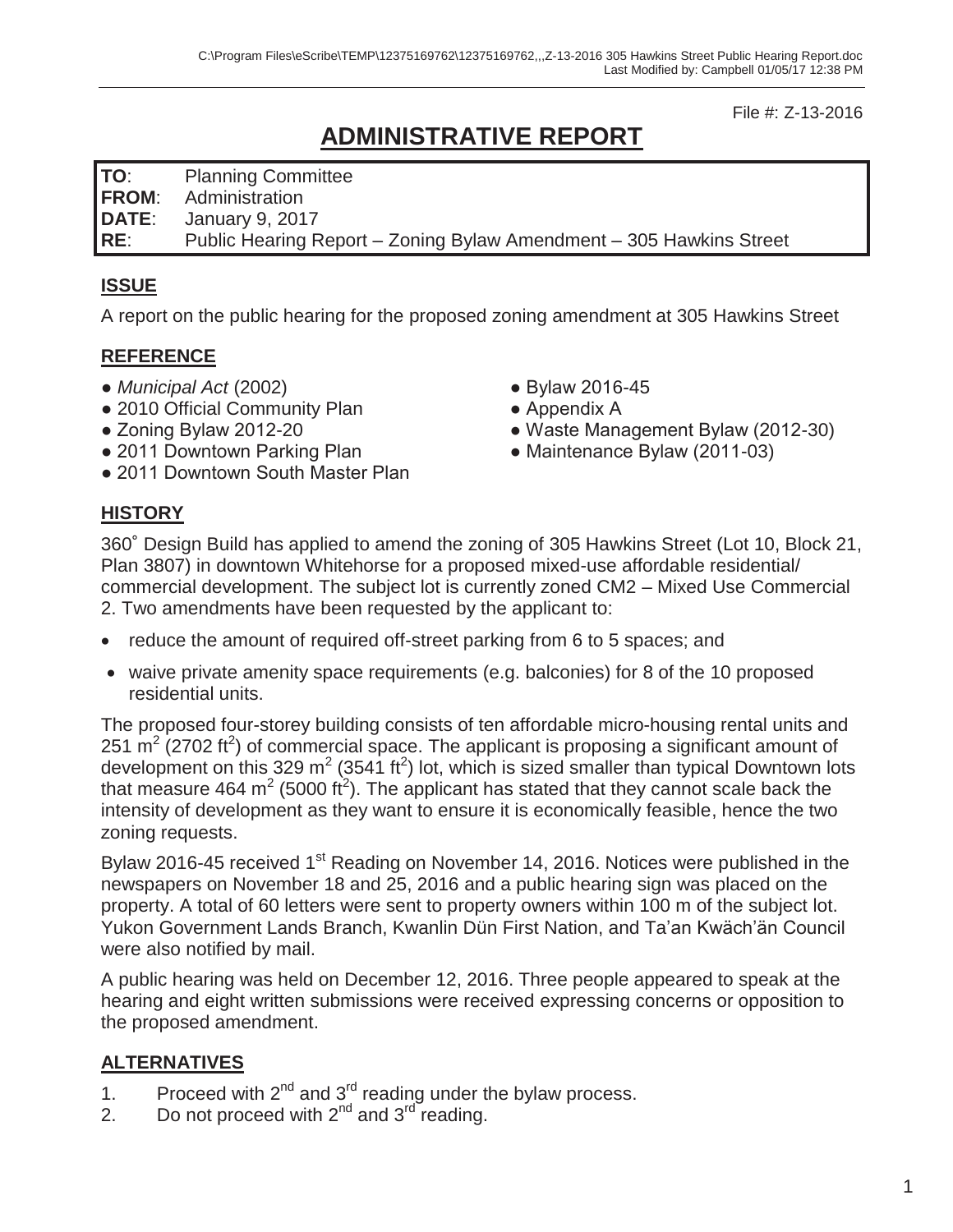#### **ANALYSIS**

#### **Overview of input received**

Concerns raised during the public hearing process relate to the development's potential impacts on parking and traffic, concern for the lack of provision for private amenity space for the majority of units, nuisance that might result from the proposed rooftop patio amenity, building height, groundwater and drainage, impacts to garbage collection, general concerns regarding future development in the neighbourhood, and concerns for how zoning amendments weaken existing bylaws and planning processes. Some submissions also expressed support for some aspects of the proposed development.

A summary of the issues related specifically to the amendment requests are discussed in the section below (parking and private amenity space). A complete list of all topics brought up during the public hearing, including a more detailed analysis of parking and private amenity space concerns and issues not directly related to the zoning amendment requests are discussed in the accompanying Additional Analysis Report.

#### **Summary of issues related to the zoning amendment request**

Several submissions raised concerns or opposition to the proposed development as it would create further demand for parking along Hawkins Street, which already experiences limited parking availability. As a solution, several submissions suggested implementing a 2-hour unmetered parking zone on this street.

The addition of the proposed building in this area is likely to create additional demands on parking. Parking surveys have found that the area experiences some of the highest parking occupancy rates in Downtown and the majority of vehicles are parked for longer than 2 hours, which suggests employees of nearby businesses and offices are parking along the street during the daytime. To help ensure that parking is for short-term visitors and customers, the City will examine implementing a 2-hour parking zone for this street. This can be done in conjunction with the residential parking permit program, which the City has in place and exempts residents from the 2-hour parking restriction.

One submission received expressed concern for the removal of the private amenity space (e.g. balconies and patios) requirement for this development, specifically noting that residents with impaired mobility especially benefit from inclusion of these spaces. The Zoning Bylaw requires that a private amenity space be provided for each unit. For the small size of the proposed micro-units, this requirement translates to a minimum provision of approximately 1.86  $m^2$  (20 ft<sup>2</sup>) per unit. The applicant is requesting to instead incorporate this provision into a large rooftop patio that would be shared by all residents, albeit not accessible by elevator. The patio would also meet the public amenity requirement for the proposed development.

Micro-housing developments are a new and emerging topic in Whitehorse and administration has flagged this as a potential topic to be examined during the next Zoning Bylaw rewrite. Specifically, this will look at appropriate zoning requirements for microhousing to address items such as parking, storage, and amenity space.

#### **ADMINISTRATIVE RECOMMENDATION**

THAT Council direct that Bylaw 2016-45, a bylaw to amend the zoning to reduce the offstreet parking and waive private amenity area requirements at 305 Hawkins Street, be brought forward for  $2^{nd}$  and  $3^{rd}$  reading under the bylaw process.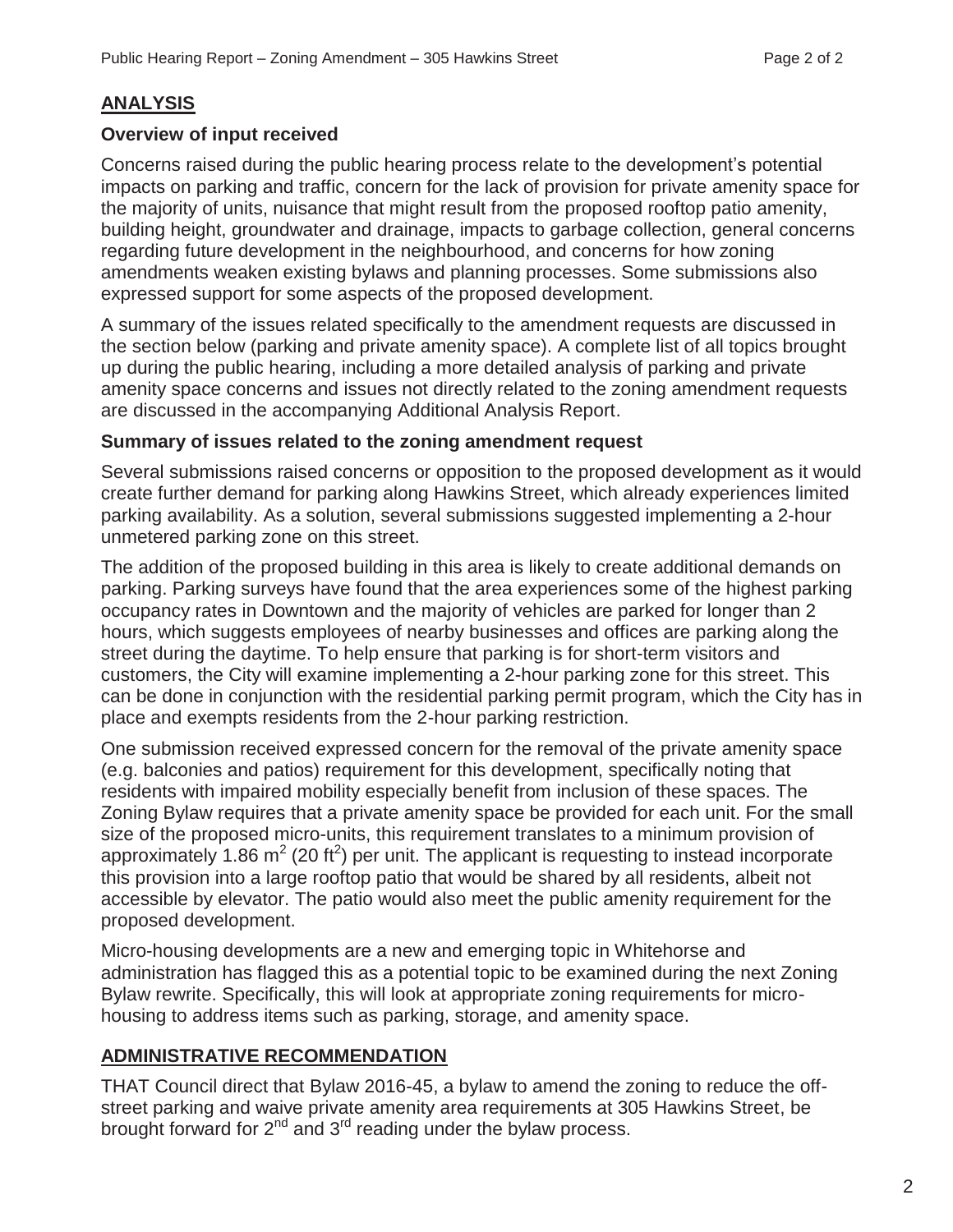File #: Z-13-2016

## **Additional Analysis from Administration**

*Additional information on the public hearing report for Bylaw 2016-45 – Zoning Amendment for 305 Hawkins Street.* 

This document lists each issue raised during the public hearing from either written submissions or people speaking at the hearing, followed by administrative analysis.

## **Concerns and opposition related to parking**

Several submissions and speakers raised concerns regarding the potential impact of the proposed development on parking along Hawkins Street. It was suggested that the new development will generate more demand for parking on a street that already experiences limited parking availability. Concern was raised for impacts to nearby businesses by reducing parking available for clients and customers. Some submissions indicated opposition specifically due to the proposed reduction in the off-street parking provision. As a solution, several submissions suggested that a 2-hour unmetered parking zone be implemented along Hawkins Street.

For the 10 units proposed, the developer is seeking to provide 5 off-street spaces at the rear of the building (a reduction from the 6 spaces required by the Zoning Bylaw). It is likely that not all of the development's users (e.g. residents, employees, customers, visitors, etc.) will have access to these stalls at the same time, which may lead to parking spillover onto the street. This may be manageable given that daily peak demand for parking typically occurs at different times for different users (e.g. office and commercial parking demand is typically highest in the daytime, while residential parking demand is highest in the evenings and on weekends). The staggering of peak demand is especially relevant to parking management for mixed-use developments. Providing un-designated off-street stalls may be helpful for alleviating potential parking impacts.

As part of the City's 2011 Downtown Parking Management Plan (DPMP), a parking survey was conducted to understand how parking functions in Downtown. This included inventory of on-street spaces, occupancy rates, and average durations. The survey found that the Lambert/Hanson/Hawkins Street areas experience some of the highest parking occupancy rates in Downtown, with some streets experiencing up to 80-90% during peak hours (in a downtown setting, occupancy of 85% is typically considered the threshold where drivers perceive the parking supply as full). The plan found that these high rates are likely attributed to spillover from the area's major employers and businesses. The survey also found that the majority of vehicles were parked for periods of longer than 2 hours. Observational analysis shows that more vehicles are parking during the daytime, as opposed to the evening, suggesting long duration use by nearby employees.

The DPMP found that overall there is an adequate supply of parking in Downtown; however, it needs to be better managed to ensure availability for specific users. A major recommendation of the plan is the gradual expansion of the 2-hour unmetered parking zone throughout Downtown as a means to ensure that priority for on-street parking is given to customers and residents, rather than all-day parkers.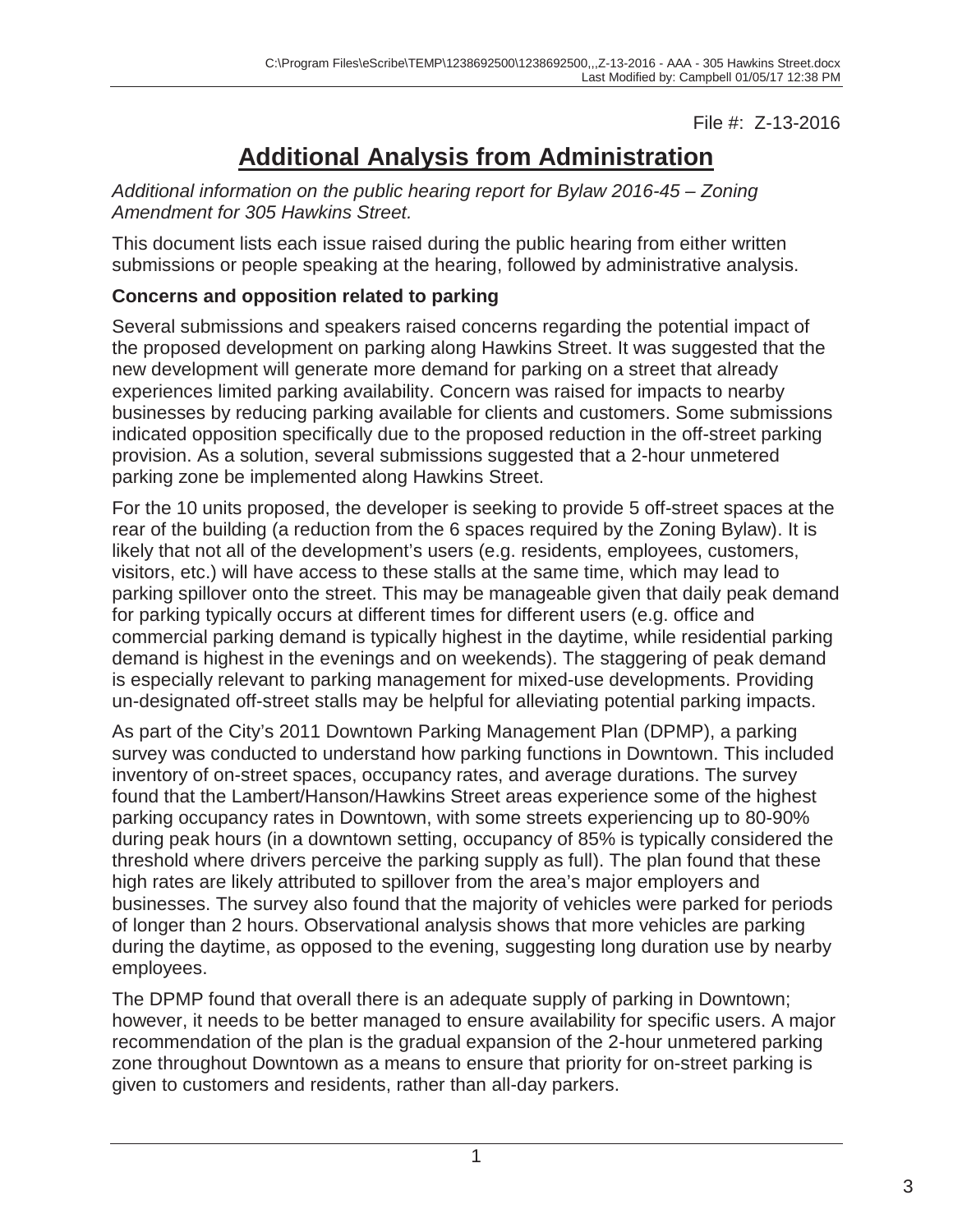Implementing this recommendation on Hawkins Street, along with a residential parking permit program, could help to alleviate potential issues with parking availability related to the new development. This would give on-street parking priority to short-term visitors and customers while allowing residents to park for longer than 2 hours.

The City will be undertaking an update to the DPMP in 2017, which will include a review of zoning regulations concerning off-street parking requirements.

#### **Interest to acquire vacant private land for new parking or greenspace**

A submission suggested that the City should acquire vacant private land, such as the subject lot, to use either as new parking lots or as greenspace.

The City has the ability to acquire land for municipal purposes through its land bank reserve fund; however, administration does not recommend that the City pursue potential acquisition of the subject lot. A review of the City's Downtown Plan is anticipated to begin in 2017, which will provide opportunity for the City to strategically assess land use needs in Downtown.

#### **Safety concerns related to increased traffic**

A speaker at the hearing raised concern for safety on Hawkins Street and the rear lanes, stating that large vehicles create dangerous situations for smaller vehicles and pedestrians.

Hawkins Street is built to City standards for road infrastructure. The road width is 11 m, which allows for two 3.5 m travel lanes and 2 m parallel parking aisles on both sides. In this, there is adequate width for two-way traffic. If a large truck or bus drives down the street it may give the impression of a narrow road when there are vehicles parked on both sides. The perception of a narrow driving lane can be useful in slowing traffic, resulting in a safer environment for vehicles, pedestrians, and cyclists.

The rear lanes on either side of Hawkins Street are also designed to City standards for widths. These lanes are not designed for two-way traffic since they receive comparably less traffic than streets and are intended for local circulation for property access.

#### **Concerns for the removal of required private amenity areas**

One submission raised concerns with the proposed removal of private amenity spaces for 8 of the 10 micro-unit apartments, specifically noting that residents with impaired mobility may not be able to access nearby amenities, such as Jim Light Park, the riverfront, and the escarpment.

The Zoning Bylaw requires that a private amenity area (e.g. balcony or patio) be provided for each residential unit within new multiple-housing developments at a rate of 5% of the total floor area of each unit, for the exclusive use of occupants. The private amenity requirement for the proposed micro-units equates to a minimum provision of approximately 1.86 m<sup>2</sup> (20 ft<sup>2</sup>) per unit. The applicant has stated that this will not result in spaces of a functional size and would reduce the amount of interior floor area.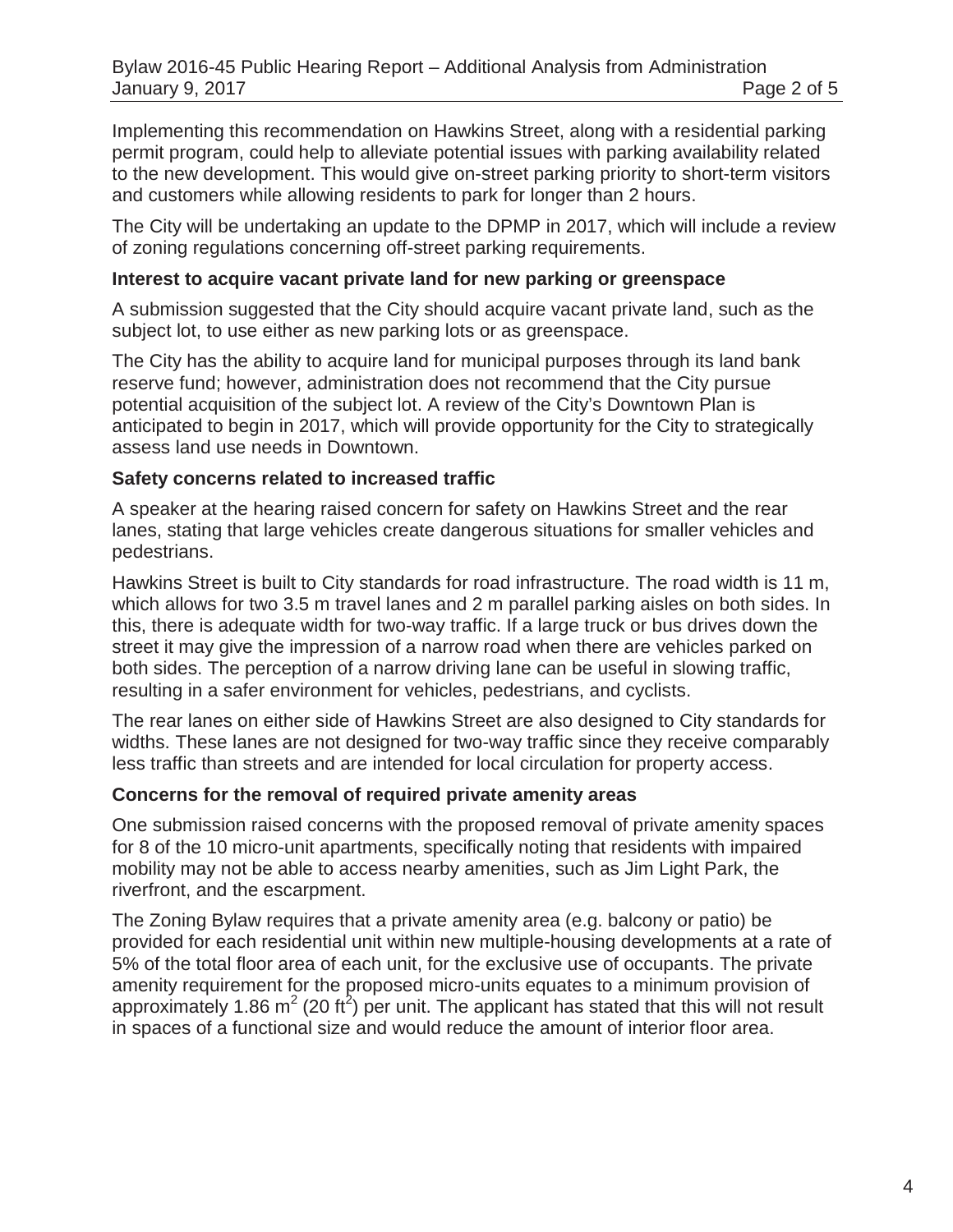As an alternative, the applicant is proposing to provide a 46 m<sup>2</sup> (500 ft<sup>2</sup>) rooftop patio that would be shared by residents. This patio exceeds both the public amenity area requirement and the total combined area of the private amenity spaces for the 8 units without balconies. The patio would not have elevator access. The 2 units with private balconies could potentially be reserved for residents with mobility constraints.

#### **Concerns for the proposed public amenity rooftop patio**

Several submissions and speakers raised concerns over the proposed rooftop patio, noting the potential for noise and privacy impacts to neighbours. The submissions suggested that the patio be removed from the development plans and cited examples of existing developments where rooftop patios are a source of tension amongst tenants.

The Zoning Bylaw requires that public amenity space be provided for all new multiple housing developments across the city. This requirement is meant to provide recreational and leisure space for the enjoyment of residents. It encourages community interaction and is considered an essential part of the quality of life for residents. The patio is proposed to be located at the rear portion of the roof, which directs views southward towards Jim Light Park, and not to adjacent properties. Regarding noise concerns, the City responds to complaints as per the Maintenance Bylaw.

#### **Concerns related to the proposed building height**

Several submissions raised concerns related to the proposed building height. One submission suggested that the proposed building be reduced to three storeys to keep it more in line with the existing character of the street. Another submission expressed concerns that the building will obstruct views and cast shadows onto nearby properties.

Hawkins Street features a mix of one, two, three, and four storey buildings. The proposed building would be approximately 15 m in height, which is below the Zoning Bylaw's maximum allowance of 20 m for this area. Allowing 20 m heights helps to meet the Official Community Plan's (OCP) objective of promoting the mix and integration of multiple-housing and commercial uses to increase the vitality of Downtown.

#### **Surface water drainage issues in the area**

A written submission stated that there is an ongoing flooding problem at the Third Avenue and Hawkins Street intersection, entailing excess water that occasionally extends across Hawkins Street and causing ice-build up in the winter.

Drainage along Hawkins Street runs from Fourth Avenue to Third Avenue, following the downslope of the road. Road drainage should not affect the new development as the water will continue to drain towards the Third Avenue and Hawkins Street intersection, the low point in the area. The storm system has several catch basins at this intersection. Administration has confirmed that the storm system works sufficiently; however, there are problems generated by road heaves that cause excess water to form. Future roadwork is recommended to address this issue. In the meantime, the City will continue to send vactor trucks to remove excess surface water when complaints are received.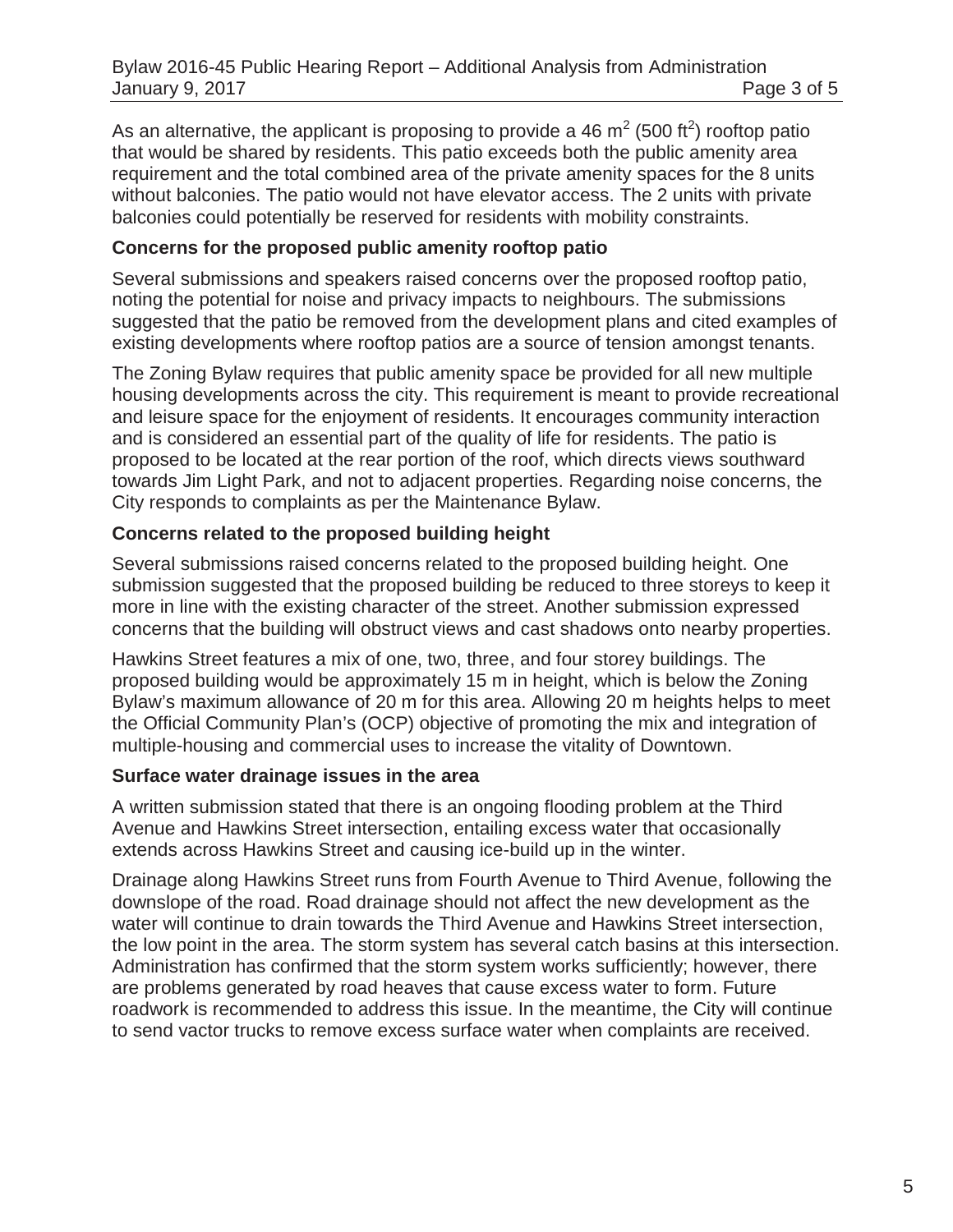#### **Underground water flooding issues**

One written submission expressed concerns that there have been underground water problems in the Hawkins Street area. The submission stated that there is a creek that runs under properties in the Hawkins Street area that causes flooding in basements.

Administration has no record of an underground creek that runs in the Hawkins Street area. The entire downtown area encounters groundwater at shallow depths due to its location on the Yukon River floodplain. As with all new developments, the proposed building will need to be constructed to minimize damage caused by groundwater.

Specific building and development requirements for drainage and groundwater mitigations will be addressed during the City's development permitting processes.

#### **Concerns over impacts to garbage collection**

A submission raised concerns on the potential impacts of the development on garbage collection. The submission questioned the type of refuse, recycling, and compost pickup the development would have. The submission expressed concerns on how curbside collection has resulted in conflicts between parked vehicles and bins on the street.

The Zoning Bylaw requires new developments to provide space for waste within property boundaries, while also screening waste storage from view of primary streets. Waste must be source separated as per the Waste Management Bylaw's controlled and banned materials. The City does not provide residential curbside collection to mixed-use developments or residential developments with more than four units, but commercial organics collection is available if requested by the owner.

During the development's permitting process, the City will require that a commercial waste bin, a recycling bin, and an organic waste bin be located at the rear of the property adjacent to the lane. If non-compliance issues occur, the City's Bylaw Department can be contacted for investigation.

#### **Questions about how the residential component will be managed**

One submission raised questions on how the micro-unit component will be managed with regards to tenant relations.

The residential component of the proposed development will be rental apartments, while the commercial component will be leasable commercial space. It is likely that a property manager will oversee tenant relations to fill vacancies, deal with complaints, and potential make evictions if necessary.

#### **Concerns for new developments and future development plans**

One submission raised a general concern over the impacts of the project on future development within the neighbourhood, particularly on how smaller residential homes are being replaced by larger developments. The submission also questioned what the plans are for future development in the neighbourhood.

The Hawkins Street area is included within the City's Downtown South Master Plan study area, adopted by City Council in 2011. The plan sets out a 20 year vision for the future of development and redevelopment in the area, and recommended several zoning changes that have been incorporated into the Zoning Bylaw.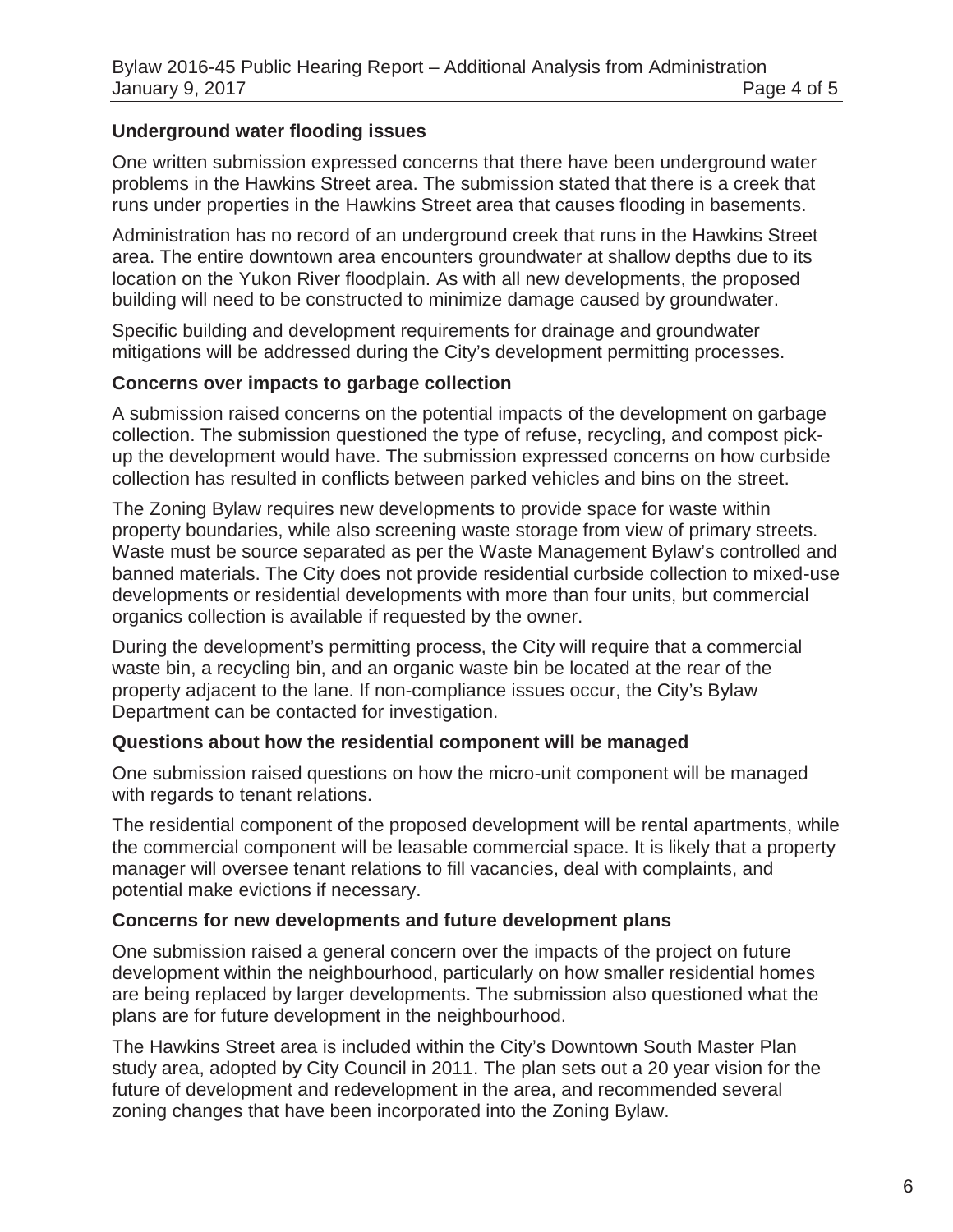This has included rezoning this portion of Hawkins Street to CM2 – Mixed Use Commercial 2 to allow for higher density development and a wider range of land uses. To ensure that new development makes a positive contribution to the existing streetscape, changes were also made to increase landscaping requirements and require screening off-street parking from view. The changes are consistent with the OCP's vision for higher-density, mixed-use development in Downtown.

#### **Repeated zoning amendments weaken existing bylaws and planning processes**

One submission expressed concerns over how zoning amendments undermine and weaken existing bylaws and planning processes that have been established on principles and processes endorsed by the City, residents, and stakeholders.

The *Municipal Act* enables the City to make policy and zoning amendments to plans and policies adopted by City Council. The Act outlines that amendment process, which includes analysis by administration on the potential impacts and provides requirements for public hearing processes to collect input from interested and affected members of the public. Council can either approve or not approve amendments based on the merits of the proposal and issues raised during the hearing process.

#### **Support for the proposed amendments**

Several submissions and speakers expressed support for the proposed development in principle, identifying the following benefits that could result from its construction:

- increase in residential density and mix of housing types available in Downtown;
- opportunity for affordable housing units to be developed;
- contribution that new businesses in the building's commercial component will make to the services and conveniences available within the neighbourhood; and
- close proximity to transit stops, nearby services, and businesses, which will support and encourage active transportation choices by residents.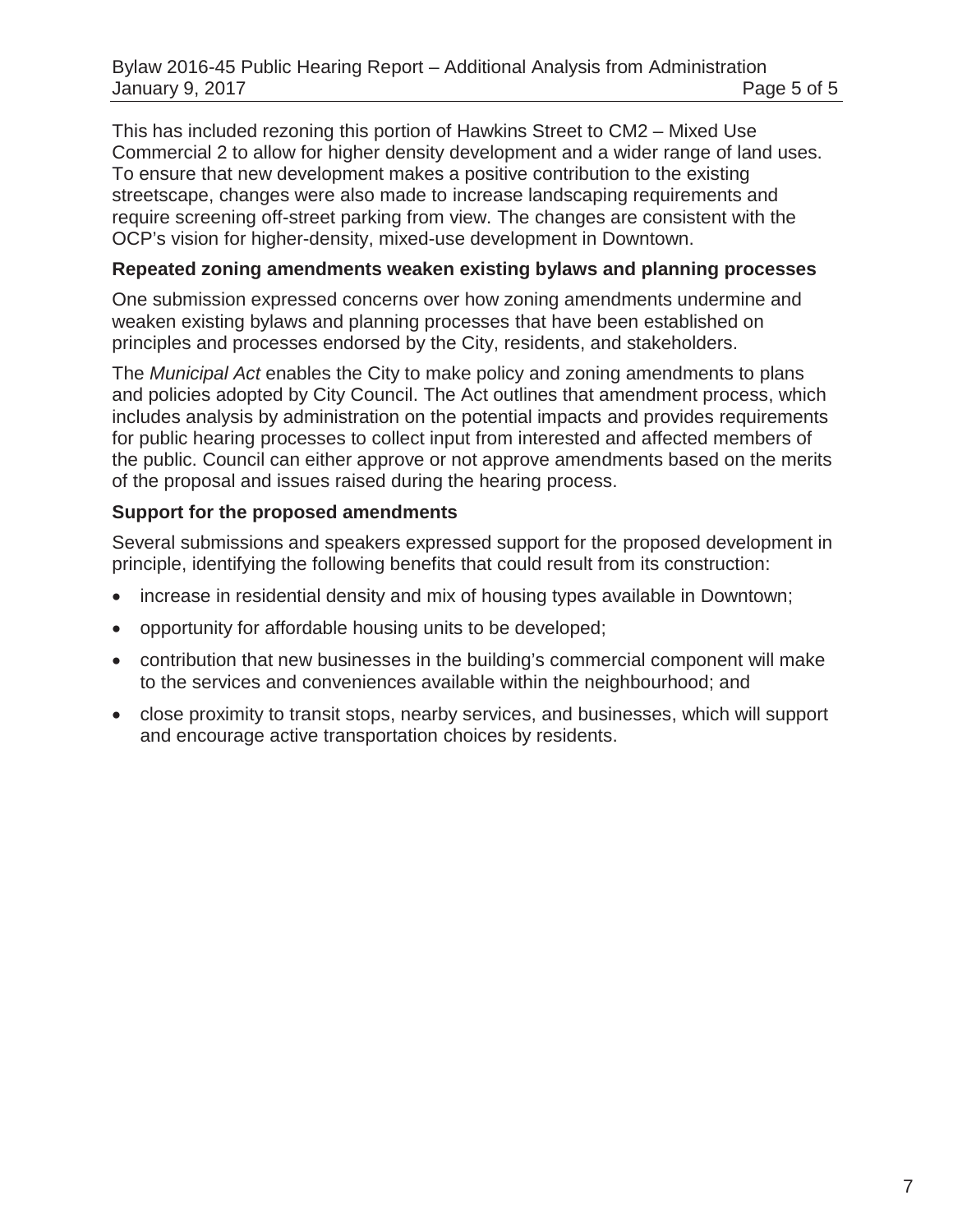File #: Z-14-2016

## **ADMINISTRATIVE REPORT**

**TO**: Planning Committee **FROM**: Administration

**DATE**: January 9, 2017

**RE**: Public Hearing Report – Zoning Bylaw Amendment – Kopper King Drive Thru

## **ISSUE**

A report on the public hearing for the proposed zoning amendment at 91888 Alaska **Highway** 

## **REFERENCE**

- *Municipal Act* (2002)
- 2010 Official Community Plan
- Zoning Bylaw 2012-20

## **HISTORY**

Kopper King Services Ltd. has applied to amend the zoning of 91888 Alaska Highway (Lot 1123, Plan 94-57 LTO) to allow an eating and drinking establishment with a drive-thru component. Currently, the CH – Highway Commercial zone permits eating and drinking establishments, but not with a drive-thru component.

No specific development is proposed. The property is for sale and the applicant has stated that they wish to increase the marketability of this location. Existing uses on the lot include retail establishments, restaurants, a gas station, and a non-conforming residential mobile home park located at the rear of the property with approximately 30 mobile homes.

Bylaw 2016-46 received 1<sup>st</sup> Reading on November 14, 2016. Notices were published in the newspapers on November 18 and 25, 2016 and a public hearing sign was placed on the property. A total of 103 letters were sent to property owners and mobile home owners within 100 metres of the subject property. Yukon Government Lands Branch, Kwanlin Dün First Nation, and Ta'an Kwäch'än Council were also notified by mail.

The public hearing was held on December 12, 2016. One person appeared at the public hearing; this person also provided a written submission raising concerns with the proposed amendment.

## **ALTERNATIVES**

- 1: Proceed with  $2^{nd}$  and  $3^{rd}$  Reading under the bylaw process.
- 2: Do not proceed with  $2^{nd}$  and  $3^{rd}$  Reading.

## **ANALYSIS**

During the public hearing process the following issues were raised:

- Impacts on the value and marketability of the existing, non-conforming mobile homes
- Consider rezoning the mobile home park component to bring it into conformity
- Bylaw 2016-46
- Appendix A